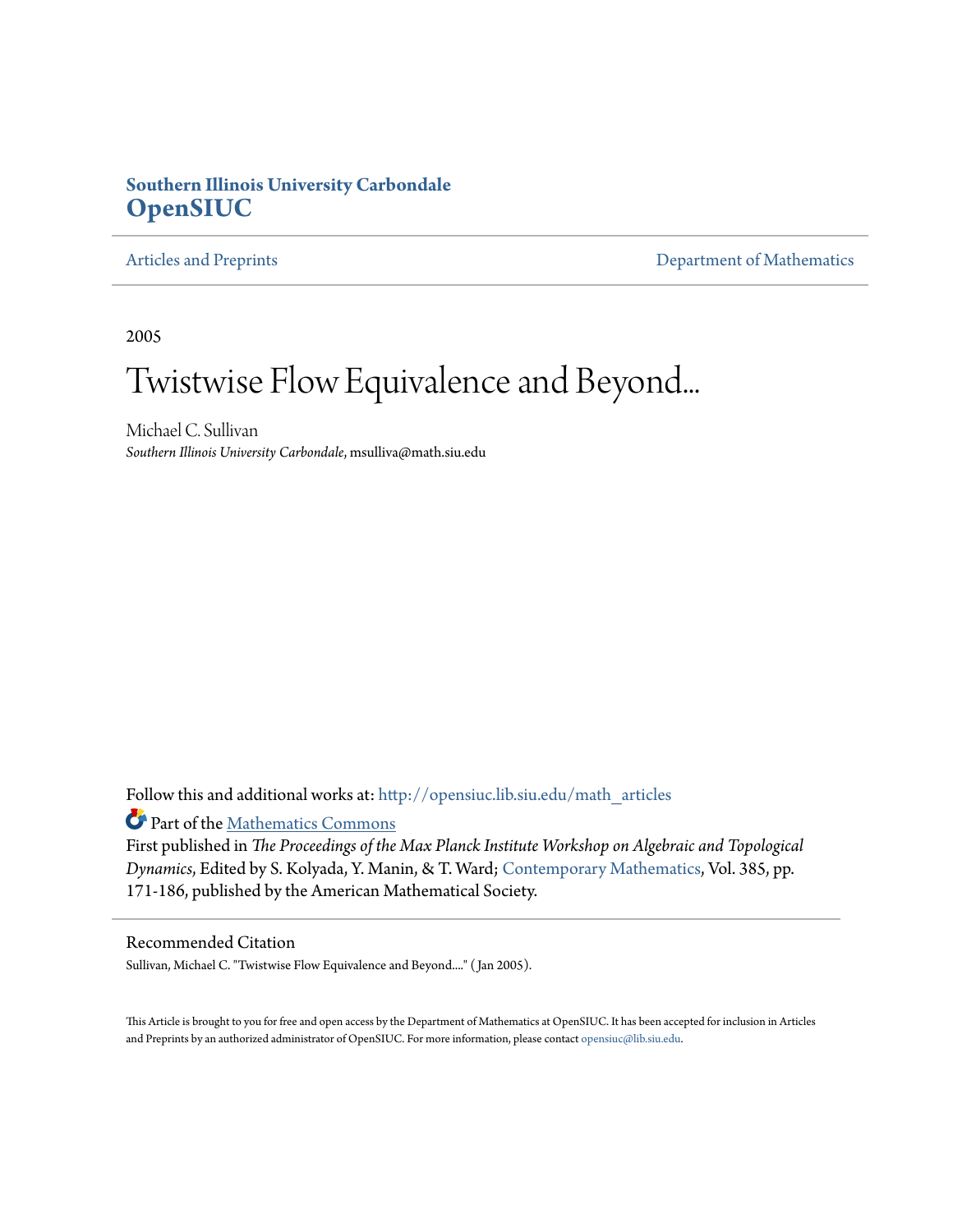#### TWISTWISE FLOW EQUIVALENCE AND BEYOND ...

 $MICHAEL$  C. SULLIVAN

#### 1. INTRODUCTION

Square matrices of nonnegative integers are flow equivalent if the suspensions of their corresponding *shifts of finite type* (SFTs) are *topo* $logically\;equivalent.$  A complete set of easily computed invariants de-XZSaQ\U[td=Sa`CPbS\_M:N=[gfRO7tS\_d}]\_S#bRcd}bAdXZQ\[gf[ OR¡[tQTQ\Sa|=N=]\_[^¢=tS-`\M:NPO7Q\Sd=bAd}d=S\_eOYXZ[^fRS UWOYXZQ\[^]\_Sa`£¥¤L¦R§¦A¡¨ @2©y=S\_d#X\y=SOR`T`\N=Uz}XZ[^bAdªb7c«[tQ\QTS\_|=N}]\_[t¢}[tt[gX[^`I|=QTbAz=z¬S\_| the classification of matrices up to flow equivalence becomes harder but yPOR`j¢¬S\_S\_d°`\bR^fASa|²±P`\SaS³£¥´ ? ¦«´µ¦«´C¶7¨¡bAQ-£¥´C·=¦=§´C¨

In  $[Su2]$  the concept of *twistwise flow equivalence* was introduced to describe the orientability of the stable manifolds of the orbits of a  $\blacksquare$ over the semi-group ring

ÂëÂÄ µÅÇÆYÈ%É®ÊZË2ÌÍÈÎÊO7Q\Sd=bAd=d}S\_eO7X\[^fRS-[^dXZS\_eRS\_Q\`vÏ Ub9|»ËÐÅ ?AÑ

Several computable invariants were discovered [Su2, Su3, Su4], but  $X$ ade=bjd $X$ aba $X$ de=bjd $X$ ord=bjd $X$ ord=bjd $X$ ord=bjd $X$ ade=bjd $X$ ade=bjd $X$ ade=bjd $X$ ade=bjd $X$ ade=bjd $X$ ade=bjd $X$ ade=bjd $X$ ade=bjd $X$ this author with Mike Boyle  $[BS]$  a complete algebraic invariant has been found, but it is unknown if it is computable – results in [BS]  $e$  d=Saqzor-) extending the same  $\mu$  same  $\mu$  and  $\mu$  to  $\mu$  and  $\mu$  and  $\mu$  and  $\mu$  and  $\mu$  $X$  satisfaction as a set of the set of the same  $\tilde{X}$  and  $\tilde{X}$  axis to  $\tilde{X}$ a graduate student seminar at the University of Maryland in the Fall  $2002$  semester, and again to the Dynamics Seminar at the University  $\delta$  and the O7's of the orientation  $\delta$  and  $\delta$  abadiing  $\delta$  abadiing  $\delta$  or  $\delta$ and is joint work with Boyle, who also made many helpful suggestions  $\blacksquare$ 

#### <sup>µ</sup> @xé\_ê¯ë%ìGIí:B<KØH4êID¡î2ëB<Ké

A shift of finite type (SFT) is determined by a square matrix over  $X=\{x\in X\mid x\in X\}$ the construct a graph  $\mathcal{G}_M$  with n vertices and  $M_{ij}$  directed edges from fasa $\delta$ a $\delta$ a $\delta$ a $\delta$ a $\delta$ a $\delta$ a $\delta$ i $\delta$  oñ $\delta$ i $\delta$  of  $\delta$  yie $\delta$  yiel $\delta$  yiel $\delta$ ôb¢odXatabrcao a Sax-aodada a Sax-aodada a Sax-aoda a Sax-aoda a Sax-aoda a Sax-aoda a Sax-aoda a Sax-aoda a C

 7>
 Y5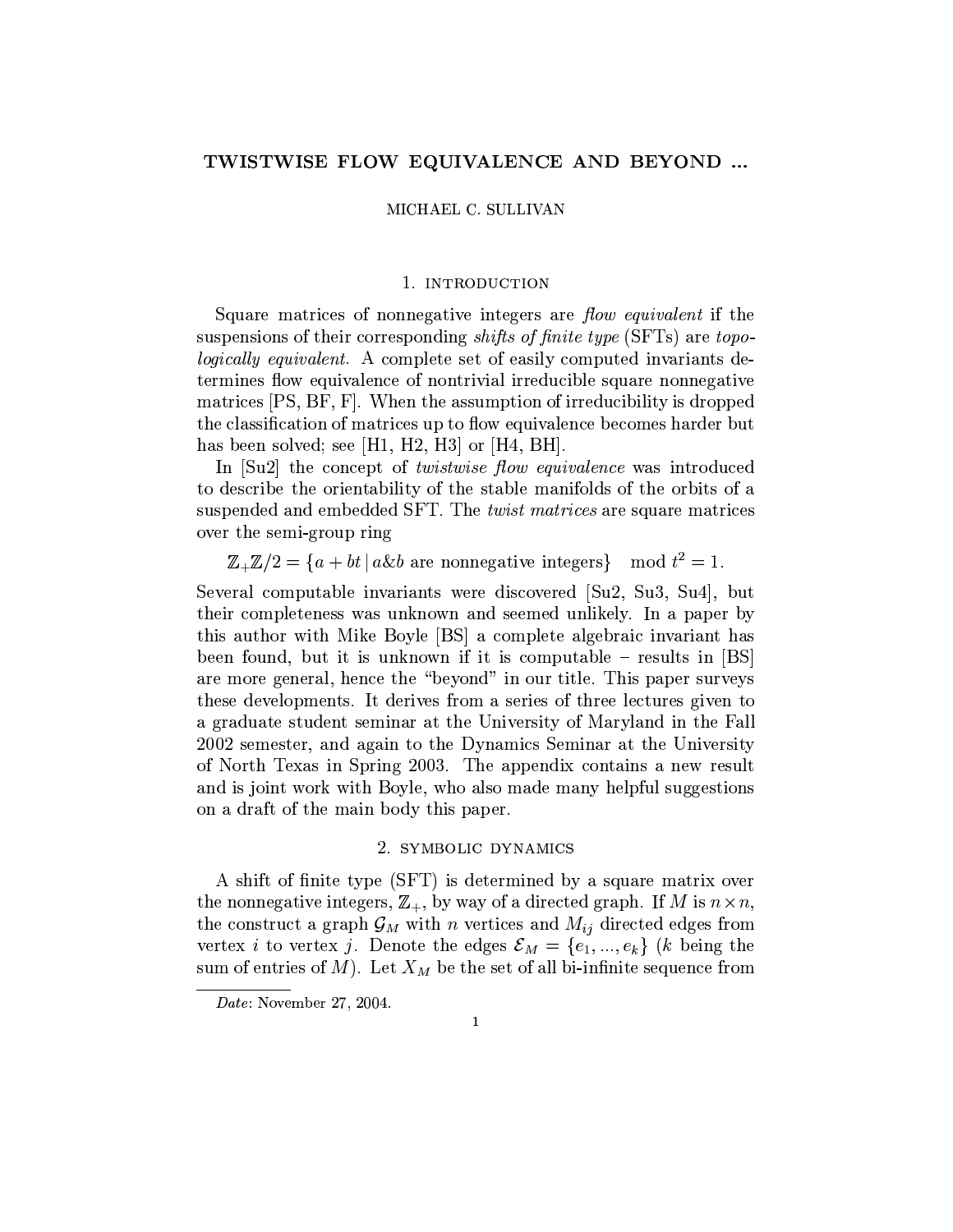$E_M$  that can be realized by paths in the graph  $\mathcal{G}_M$ . The shift map,  $\sigma$ from  $X_M$  to itself is defined by  $\sigma(x)_i = x_{i+1}$ . We think of it as taking a step along an path in the graph. A *shift of finite type* is the sequence set with its shift map.

The sequence set  $X_M$  is assigned a topology by taking the subset topology of the product space  $\mathbb{Z}^{\mathcal{E}_M}$ . The shift map is then a homeomorphism.

**Example 2.1.** Let  $M = \begin{bmatrix} 1 & 1 \\ 0 & 2 \end{bmatrix}$ . Number the edges as in Figure 1.<br>Then  $x = ...aaaa,bccc...$  is in  $X_M$ . Here the dot or "decimal point" tells us that  $x_0 = b$ . Find all the fixed points of  $\sigma$ . Find all the points of least period two, that is the fixed points of  $\sigma \circ \sigma$  that are not fixed points of  $\sigma$ .



FIGURE 1. Graph for Example 1

**Definition 2.2.** A square matrix M over  $\mathbb Z$  is *irreducible* if for every i, j which indexes an entry of M there is an n such that  $(M^n)_{ii} \neq 0$ . An SFT which can be generated by an irreducible matrix is also called irreducible.

Readers should convince themselves that in the graph of an irreducible matrix over  $\mathbb{Z}_+$  there is a path from each vertex to every other vertex. Thus, the matrix in Example 1 is reducible (i.e. not irreducible). We will work mostly with irreducible SFTs.

**Definition 2.3** (Topological Conjugacy). Given two SFT  $(X_i, \sigma_i)$ ,  $i = 1, 2$ , we say they are *topologically conjugate* if there exist a homeomorphism  $h: X_1 \to X_2$  such that  $\sigma_2 \circ h = h \circ \sigma_1$ .

It is easy to check that a topologically conjugacy takes periodic orbits to periodic orbits, preserving the least period.

**Definition 2.4** (Strong Shift Equavalence). Let A and B be square matrices over  $\mathbb{Z}_+$ . An *SSE-move* from A to B is a dual decomposition  $A = RS$ ,  $B = SR$ , where R and S are over  $\mathbb{Z}_+$ , but need not be square. We say A an B are *strong shift equivalent* if there is a finite chain of SSE-moves taking  $A$  to  $B$ .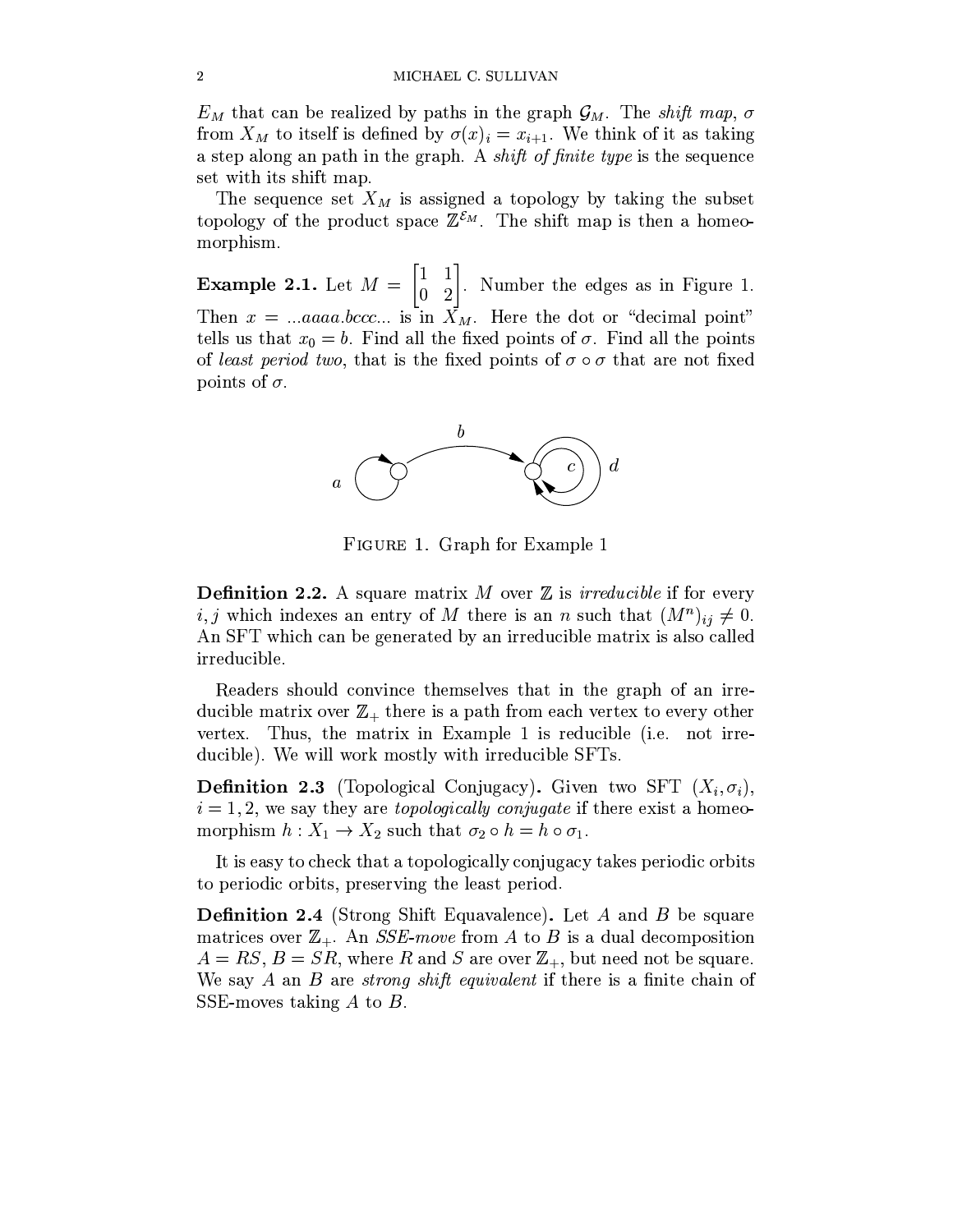It is not yet known if strong shift equivalence is decidable. But many readily computable invariants are unknown. The theorem below, which might be referred to as The Fundamental Theorem of Symbolic *Dynamics*, is due to R.F. Williams [Wi].

**Theorem 2.5.** Let A and B be square matrices over  $\mathbb{Z}_+$ . Then  $X_A$  is topologically conjugate to  $X_B$  if and only if A is strong shift equivalent  $to$   $B$ .

**Example 2.6.** Let  $A = \begin{bmatrix} 1 & 1 \\ 1 & 1 \end{bmatrix}$  and  $B = [2]$ . Then  $A = \begin{bmatrix} 1 \\ 1 \end{bmatrix} [1 \ 1]$ <br>while  $B = \begin{bmatrix} 1 & 1 \end{bmatrix} \begin{bmatrix} 1 \\ 1 \end{bmatrix}$ . Let's construct a topological conjugacy from  $X_A$ to  $X_B$ . We use the edge and vertex names shown in Figure 2. Define  $h: X_A \to X_B$  by letting the *i*-th coordinate of  $y = h(x)$  be *e* if the edges  $x_i$  and  $x_{i+1}$  have, respectively, final and initial vertex 1, and be f otherwise. For example:

 $...aabcbcaab.dddddd... \mapsto ...eefefeeeef. ffffff...$ 



FIGURE 2. These SFTs are SSE

#### 3. FLOW EQUIVALENCE

**Definition 3.1** (Flow Equivalence). Let A be a square matrix over  $\mathbb{Z}_+$ . Let  $(X,\sigma)$  be the SFT induced by A. Let  $(F,\phi_t)$  be defined by

$$
F = X \times \mathbb{R} / \{x, t + 1\} \sim \{\sigma(x), t\},\
$$

and

$$
\phi_t([x,s]) = [x, s+t].
$$

The pair  $(F, \phi_t)$  is called the *mapping torus* or the *suspension flow* of  $(X,\sigma).$ 

For more details see [LM]  $\S 13.6$ .

**Definition 3.2.** Two suspension flows  $(F_A, \phi_t)$  and  $(F_B, \psi_t)$  are topologically equivalent if there exists a homeomorphism from  $F_A$  to  $F_B$ taking flow lines to flow lines while preserving the flow direction. We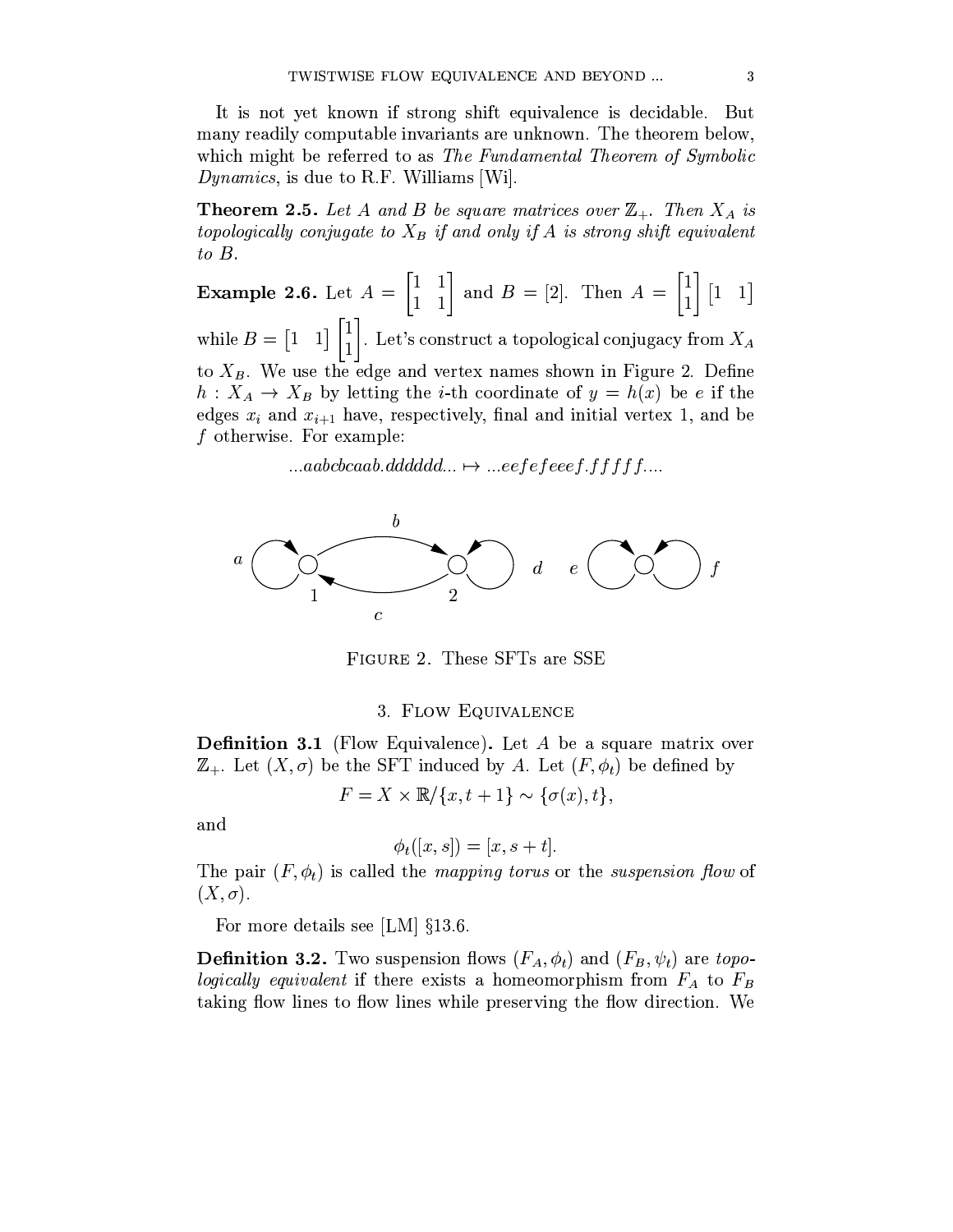say two SFTs are *flow equivalent* (FE) if their suspensions are topologically equivalent. We also define two square matrices over  $\mathbb{Z}_+$  to be FE if their induced SFTs are FE.

**Example 3.3.** The matrices  $\begin{bmatrix} 0 & 1 \\ 1 & 0 \end{bmatrix}$  and [1] are FE. Their SFTs each consists of a single orbit. Notice these are not SSE.

For permutation matrices FE is determined by just counting the number of closed orbits. Since permutation matrices induce such simple SFTs they are often called *trivial matrices*.

**Example 3.4.** The matrices  $\begin{bmatrix} 1 & 1 \\ 1 & 1 \end{bmatrix}$  and [2] are FE since they are SSE - think about this. FE is a coarser equivalence relation than SSE.

**Example 3.5.** The matrices 
$$
A = \begin{bmatrix} 1 & 1 \\ 1 & 1 \end{bmatrix}
$$
 and  $B = \begin{bmatrix} 0 & 1 & 0 \\ 1 & 0 & 1 \\ 1 & 0 & 1 \end{bmatrix}$  are FE.

See Figure 3. Every path that goes through vertex 1 in the graph for A corresponds to a path in the graph for B that goes through 1' first. We define a map from  $X_A$  to  $X_B$  by replacing each occurrence of a and c in a member if  $X_A$  by ae and ce, respectively. Thus,

$$
...aaaaa.aaaa.... \mapsto ...aaaaaea e. a eaeaea e...
$$

and,

$$
\dots
$$
aabddc.bcaabd $\dots \mapsto \dots$ aeaebddce.bceaeaebd.

This is clearly not a topological conjugacy. The proof that it induces a topological equivalence of  $F_A$  and  $F_B$  is given in [PS], where flow equivalence was first defined. But, the essential idea can be seen in Figure 4. The matrix A can be recovered from  $F_A$  as the incidence matrix for a cross section partitioned into two pieces,  $1 \& 2$ . If we add a third partition member 1' to this cross section that is parallel to but just before 1, we get the matrix  $B$  as an incidence matrix. Thus, heuristically, it seems  $A$  and  $B$  should be FE. (The partitions are more properly referred to as *Markov partitions*; a precise definition can be found in [PS] or most dynamical systems textbooks.)

**Definition 3.6.** A PS-move of a matrix  $A$  is defined by

$$
\begin{bmatrix} a_{11} & a_{12} & \cdots \\ a_{21} & a_{22} & \cdots \\ \vdots & \vdots & \end{bmatrix} \mapsto \begin{bmatrix} 0 & 1 & 0 & \cdots \\ a_{11} & 0 & a_{12} & \cdots \\ a_{21} & 0 & a_{22} & \cdots \\ \vdots & \vdots & \vdots & \end{bmatrix},
$$

or the inverse of this.

 $\overline{4}$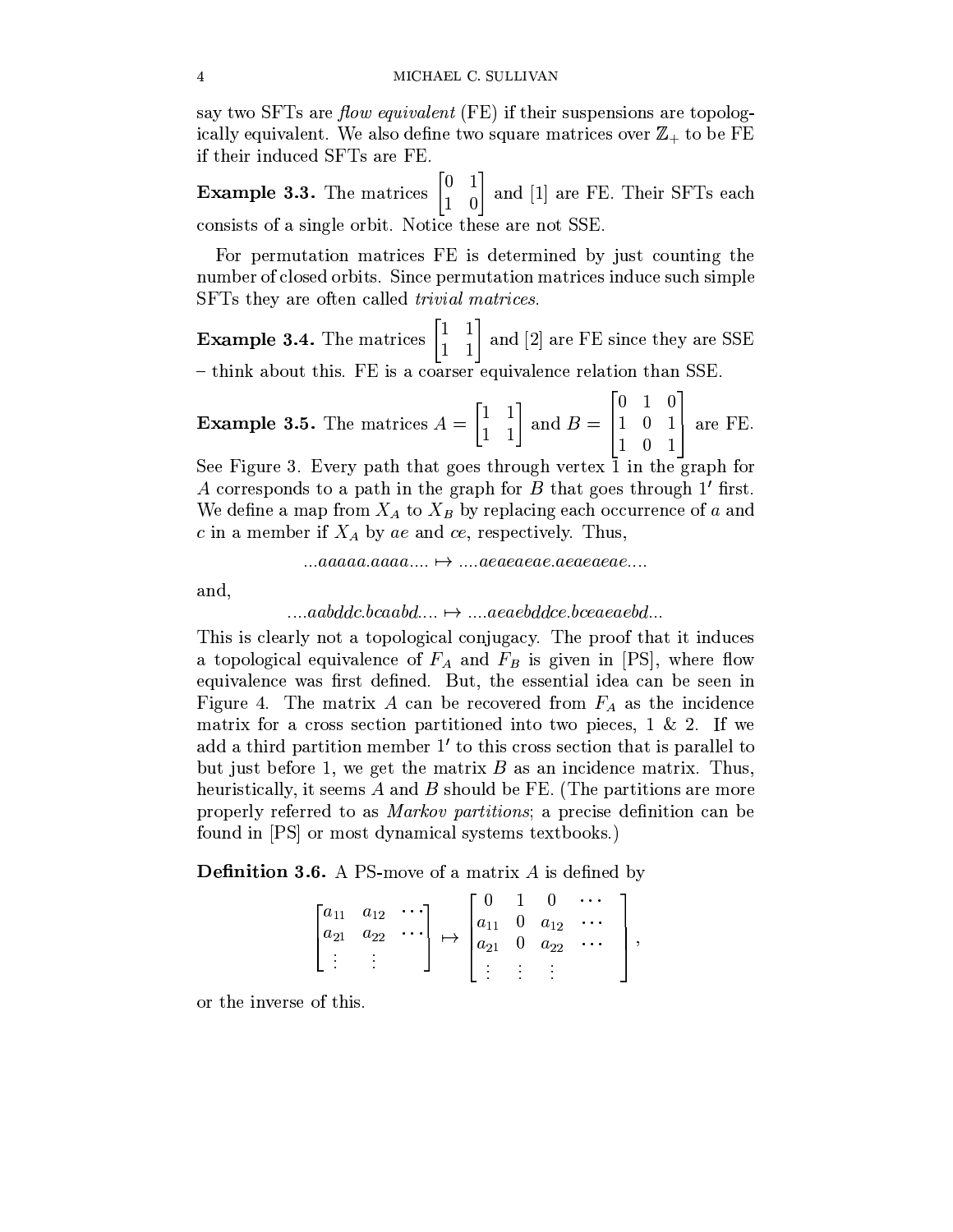

FIGURE 3. FE Graphs



FIGURE 4. Different cross sections, same flows.

**Theorem 3.7** (Parry & Sullivan [PS]). The matrix moves SSE and PS generate FE. That is any FE between matrices can be realized by a finite chain of SEE and PS moves.

**Invariants 3.8.** For A an  $n \times n$  matrix over Z define

$$
PS(A) = \det(I - A)
$$
 (The Parry-Sullivan Number)

and,

$$
BF(A) = \frac{\mathbb{Z}^n}{(I - A)\mathbb{Z}^n}.
$$
 (The Bown-Franss Group)

These are invariants of FE; see [PS, BF], respectively.

The Bowen-Franks group of a SFT is a finitely generated Abelian group. Any  $n \times n$  integral matrix M determines a finitely generated<br>Abelian group via  $\frac{\mathbb{Z}^n}{M\mathbb{Z}^n}$ . Two such groups are isomorphic they are determined by matrices with the same Smith normal form, and there is a standard algorithm taking a matrix to its Smith normal form (see any graduate algebra text).

**Remark 3.9.**  $|BF| = |PS|$ , unless  $PS = 0$ , in which case  $|BF| = \infty$ .

**Theorem 3.10** (Franks  $[F]$ ). PS and BF are a complete set of invariants for FE of nontrivial irreducible square matrices over  $\mathbb{Z}_+$ .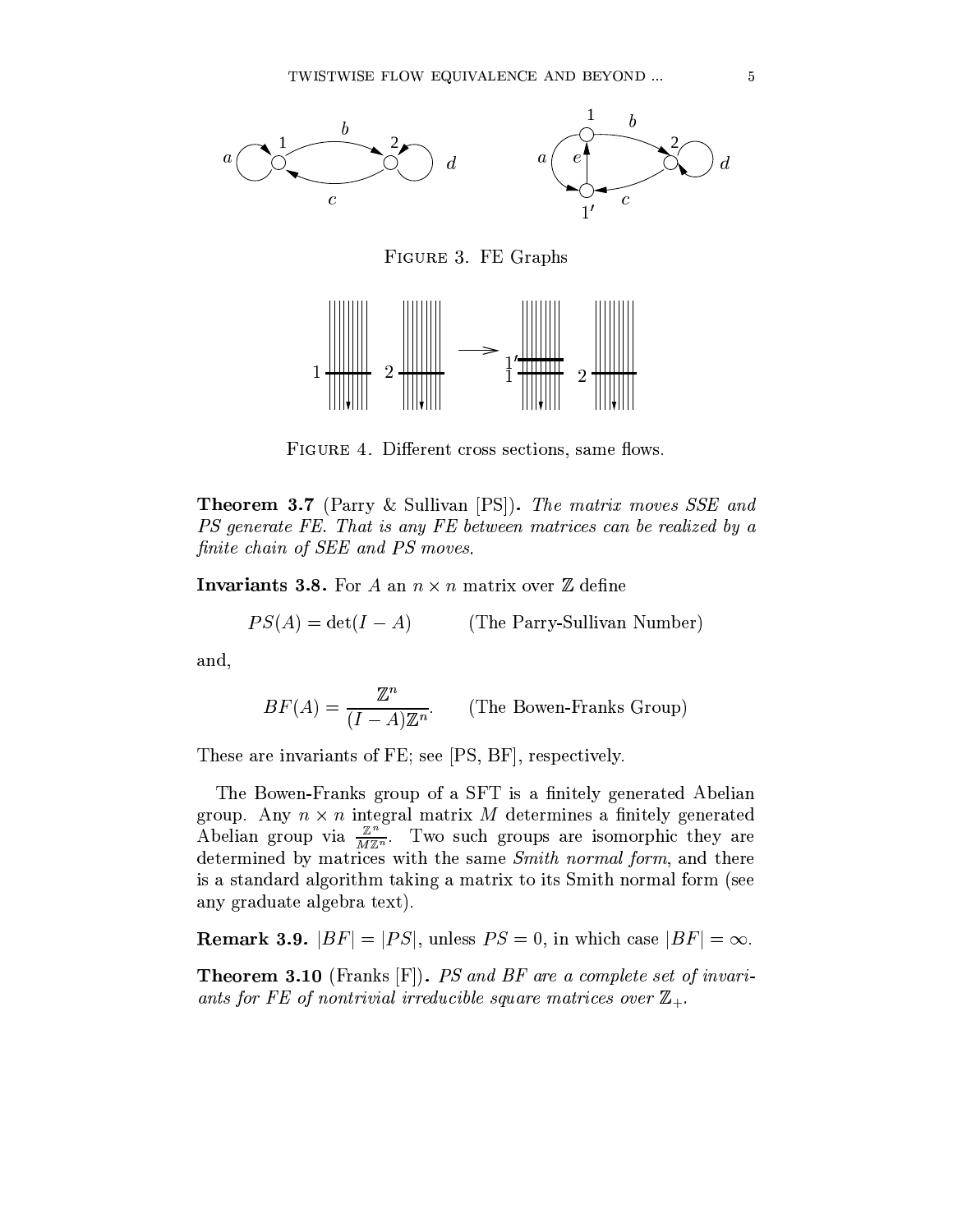#### 4. APPLICATION TO TEMPLATES FOR SMALE FLOWS

A  $C^1$  flow  $\phi_t$  on a compact manifold M is called *structurally stable* if any sufficiently close approximation  $\psi_t$  in the  $C^1$  topology is *topologically equivalent*, that is if there exists a homeomorphism  $h : M \to M$ taking orbits of  $\phi_t$  to orbits of  $\psi_t$ , preserving the flow direction. Structurally stable  $C<sup>1</sup>$  flows have a hyperbolic structure on their chainrecurrent sets [Hu]. We define these concepts next.

A point  $x \in M$  is *chain-recurrent* for  $\phi_t$  if for every  $\epsilon > 0$  and  $T > 0$  there exists a chain of points  $x = x_0, \ldots, x_n = x$  in M, and real numbers  $t_0, \ldots, t_{n-1}$  all bigger than T such that  $d(\phi_{t_i}(x_i), x_{i+1}) < \epsilon$ when ever  $0 \leq i \leq n-1$ . The set of all such points is called the chain-recurrent set  $R$ . It is a compact set invariant under the flow.

A compact invariant set K for a flow  $\phi_t$  has a hyperbolic structure if the tangent bundle of K is the Whitney sum of three bundles  $E^s$ ,  $E^u$ , and  $E^c$  each of which invariant under  $D\phi_t$  for all t. Furthermore, the vector field tangent to  $\phi_t$  spans  $E^c$  and there exist real numbers  $C > 0$ and  $\alpha > 0$  such that

$$
||D\phi_t(v)|| \le Ce^{-\alpha t} ||v|| \text{ for } t \ge 0 \text{ and } v \in E^s,
$$
  

$$
||D\phi_t(v)|| \le Ce^{\alpha t} ||v|| \text{ for } t \le 0 \text{ and } v \in E^u.
$$

We also define the local stable and unstable manifolds associated to an orbit  $O$ . They are respectively,

$$
W_{\text{loc}}^{s}(\mathbf{O}) = \bigcup_{x \in \mathbf{O}} \{ y \in M | d(\phi_{t}(x), \phi_{t}(y)) \to 0 \text{ as } t \to \infty \text{ and } d(\phi_{t}(x), \phi_{t}(y)) \le \epsilon \text{ for } t \ge 0 \}
$$

and

$$
W^u_{\text{loc}}(\mathbf{O}) = \bigcup_{x \in \mathbf{O}} \{ y \in M | d(\phi_t(x), \phi_t(y)) \to 0 \text{ as } t \to -\infty \text{ and } d(\phi_t(x), \phi_t(y)) \le \epsilon \text{ for } t \le 0 \}.
$$

The global stable and unstable manifolds are defined similarly by removing the condition that  $d(\phi_t(x), \phi_t(y)) \leq \epsilon$ .

It was shown by Smale that if the chain-recurrent set  $R$  of flow has a hyperbolic structure then  $\mathcal R$  is the union of a finite collection of disjoint invariant compact sets called the *basic sets*.

Each basic set  $\beta$  contains an orbit whose closure is  $\beta$ . The periodic orbits of a basic set  $\beta$  are known to be dense in  $\beta$ .

**Definition 4.1.** A flow  $\phi_t$  on a manifold M is called a *Smale flow* provided

- (a) the chain-recurrent set R of  $\phi_t$  has a hyperbolic structure,
- (b) the basic sets of  $R$  are one-dimensional, and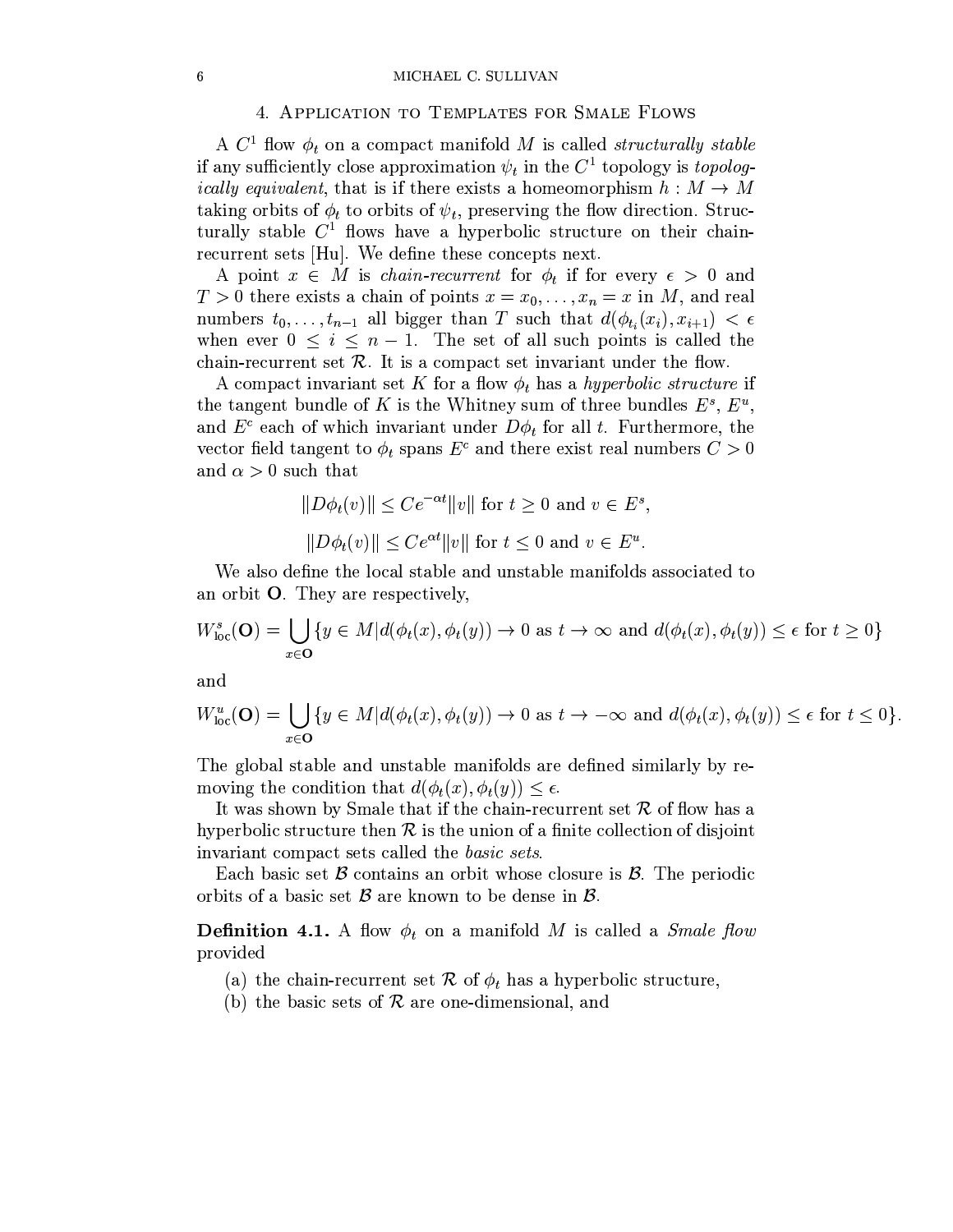(c) the stable manifold of any orbit in  $R$  has transversal intersection with the unstable manifold of any other orbit of  $\mathcal{R}$ .

Most references allow for zero-dimensional basic sets but we will be working with nonsingular flows, flows without fix points. Smale flows on compact manifolds are structurally stable under  $C<sup>1</sup>$  perturbations but are not dense in the space of  $C^1$  flows. For dim  $M = 3$  a basic set either consists of a single closed orbit or it is the suspension of an irreducible SFT. A nontrivial basic set is said to be *chaotic*. It is easy to see that each attracting and repelling basic set is a closed orbit. The saddle sets, however, may be chaotic.

For a chaotic saddle set of a Smale flow in a 3-manifold one can construct a neighborhood that is foliated by local stable manifolds of orbits in the flow. Collapsing in the stable direction produces a branched 2-manifold. With a semi-flow induced from the original flow, this branched 2-manifold becomes what is known as a *template*. The template models the basic saddle set in that the saddle set itself can be recovered from the template via an inverse limit process and that any knot or link of closed orbits in the flow is smoothly isotopic to an equivalent knot or link of closed orbits in the template's semi-flow. The proof of this is due to Birman and Williams [BiWi] and can also be found in  $\overline{GHS}$ , Theorem 2.2.4. Figure 5 shows two templates, the one on the left is know as the Lorenz template and the one on the right arises for the suspension of the Smale horseshoe map.



FIGURE 5. Lorenz and Smale Horseshoe Templates

The symbolic dynamics can be recovered from a template from the incidence matrix of Markov partition. For the two templates in Figure 5 an obvious choice for the partition is a pair of line segments where each segment cuts across each of the two bands. Thus, the matrix in each case is  $\begin{bmatrix} 1 & 1 \\ 1 & 1 \end{bmatrix}$ . And so the Lorenz and Horseshoe templates are each derived from suspensions of the full 2-shift. Their invariant sets (really their inverse limits) are flow equivalent. But, these two templates sure do look different. This bothered me.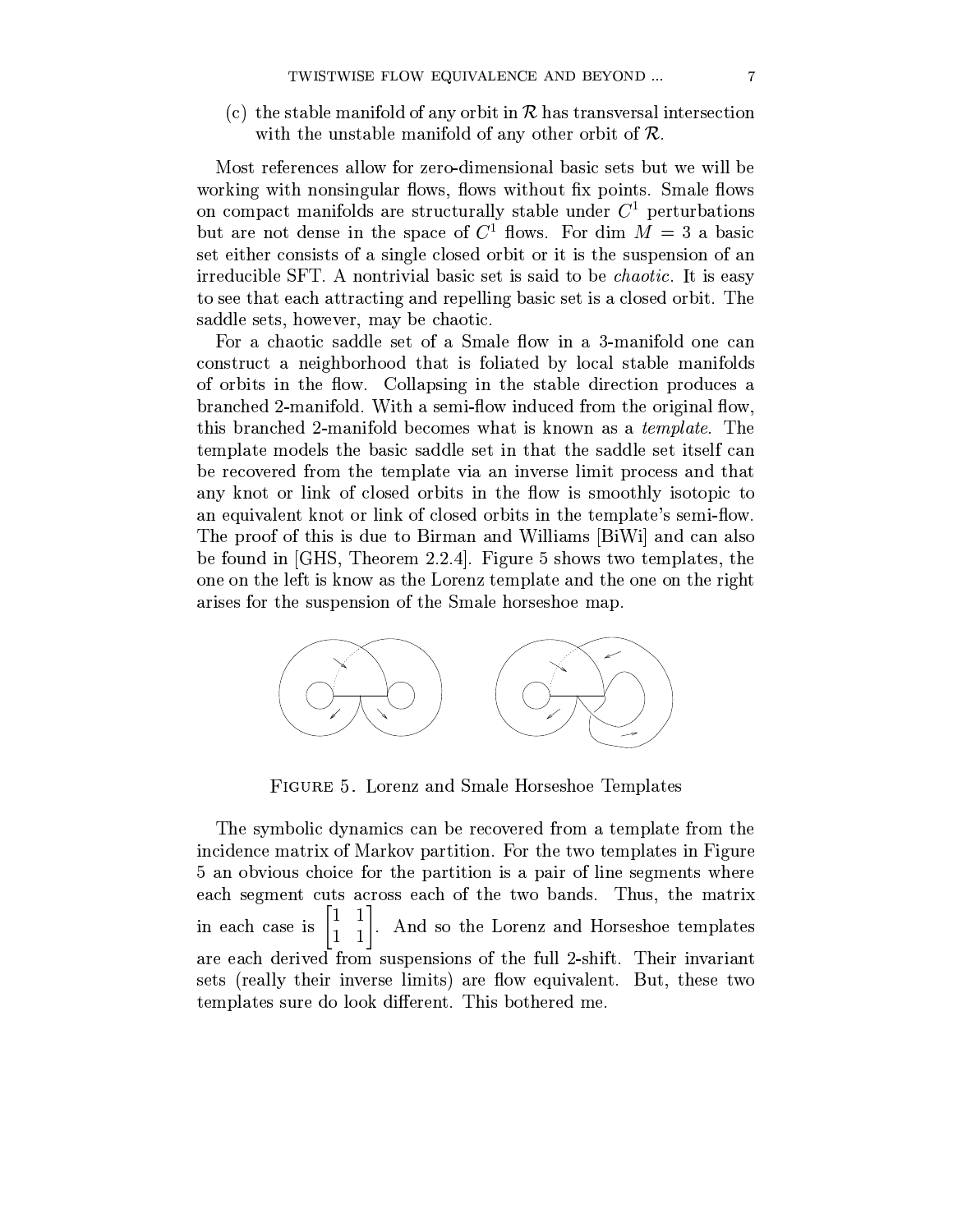#### MICHAEL C. SULLIVAN

To capture the twisting in the bands we modify the incidence matrix by using the symbol  $t^p$  to count the twisting as an orbit goes from partition element  $i$  to  $j$ . For the Lorenz and Horseshoe templates this produces  $\begin{bmatrix} t^2 & t^2 \\ t^2 & t^2 \end{bmatrix}$  $\begin{bmatrix} t^2 & t^2 \\ t^3 & t^3 \end{bmatrix}$  respectively. Now at least they look and different. To get invariant information one can use these to define a type of zeta function. For a standard shift map  $\sigma$  the zeta function is

$$
\zeta_{\sigma}(t) = \exp\left(\sum_{m=1}^{\infty} \frac{1}{m} N_m t^m\right),\,
$$

where  $N_m$  is the cardinality of the fixed point set of  $\sigma^m$ , the m-th iterate of  $\sigma$ . If its incidence matrix over  $\mathbb{Z}_+$  is A then a standard result gives that

$$
\zeta_{\sigma}(t) = \frac{1}{\det(I - tA)}.
$$

If we let  $A = A(t)$  be *twist matrix* for a template and set

$$
\zeta_A(t) = \frac{1}{\det(I - A(t))},
$$

we get a zeta-like function that tracks periodic orbits by the amount of twisting. The formal definition of this function is given in [Su1]. There are some important caveats. The definition of twisting is not the standard one used in knot theory, and  $\zeta_A$  fails to correspond to a zeta function unless all the crossings in the template are of the same type. And of course while zeta functions are important in dynamics they are not invariants of flow equivalence. All these problems are circumvented in the next section by redefining twist matrices mod  $t^2 = 1$ .

#### 5. TWISTWISE FLOW EQUIVALENCE

Let  $G = \langle t | t^2 = 1 \rangle \cong \mathbb{Z}/2$ . Given a matrix  $A(t)$  over  $\mathbb{Z}_+G$  (a twist matrix) we define the *ribbon set* R of  $A(t)$  to be a certain fiber bundle over the suspension flow  $(F, \phi)$  of  $A(1)$ . The fiber will be the interval  $(-1, 1)$ . Without loss of generality we can assume  $A(t)$  has only ones, tees, and zeros, since  $A(t)$  is SSE to such a matrix. Then place an oriented Markov partition  $\{d_1, \ldots, d_k\}$ , on a cross section of F which induces  $A(1)$  as its incidence matrix. For y in any  $d_i$  let  $\tau(y)$  be the first return time for  $y$ . Let

$$
F_{ij} = \{ x \in F | x \in \phi_t(y), \text{ where } y \text{ is such that } y \in d_i, \phi_{\tau(y)}(y) \in d_j \text{ and } 0 \le t \le \tau(y) \}.
$$

In words,  $F_{ij}$  is the collection of segments of flow lines from  $d_i$  to  $d_j$ . Some  $F_{ij}$  may be empty. Let  $R_{ij} = F_{ij} \times (-1,1)$ . Attach the  $R_{ij}$ 's so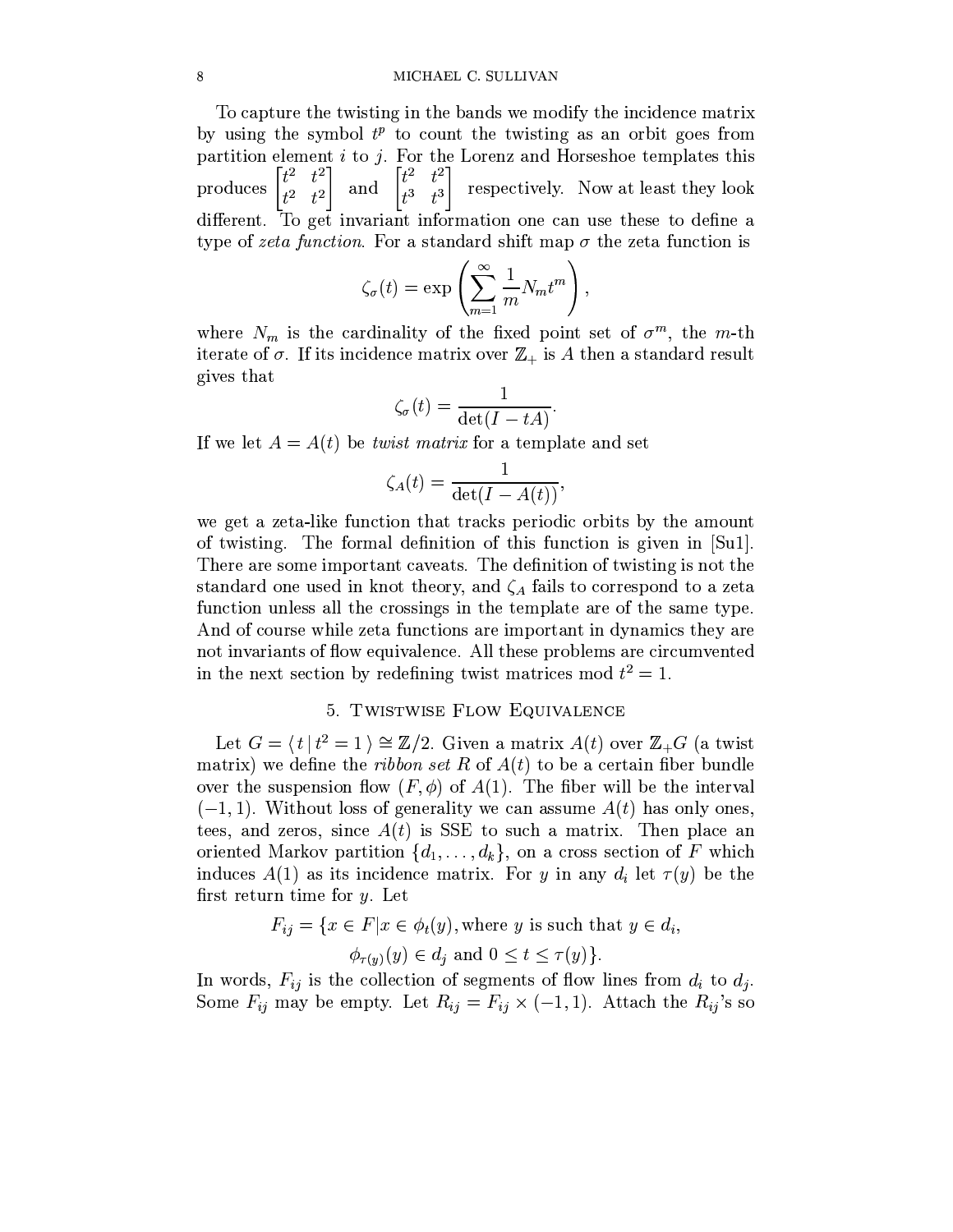that the core is  $F$  and the gluings of the end fibers are identity maps if  $A_{ij} = 1$  and multiplications by  $-1$  if  $A_{ij} = t$ . Call this set R. We can place a flow on R that agrees with  $F$  at is core and has flow lines converging to the core elsewhere, as in Figure 6. This is the ribbon set for  $A(t)$ ; it can be shown to be independent of the choice of Markov partition.



FIGURE 6. Flow on a chart of the ribbon set.

For a given chaotic saddle set of a Smale flow on a 3-manifold, the ribbon set is topologically equivalent to the stable portion of the tangent bundle. (In [Su4] it was mistakenly confounded with a local stable manifold. But, ribbon sets can be thought of as *infinitesimal stable*  $manifolds.$ 

**Definition 5.1.** Two twist matrices are *twistwise flow equivalent* if they have topologically equivalent ribbon sets.

Notation: Let  $T = \begin{bmatrix} 0 & 1 \\ 1 & 0 \end{bmatrix}$ . If  $A(t)$  is  $n \times n$ , let  $A(T)$  be the  $2n \times 2n$ matrix over  $\mathbb{Z}_+$  formed by replacing each entry  $a_{ij} + b_{ij}t$  of  $A(t)$  with  $\begin{bmatrix} a_{ij} & b_{ij} \\ b_{ij} & a_{ij} \end{bmatrix}$ . Then  $A(T)$  is the incidence matrix for the SFT defined by placing a flow on the boundary of the ribbon set of  $F_{A(t)}$  and using the same Markov partition. The flow  $F_{A(T)}$  is a double cover of  $F_{A(1)}$  that records the "twisting" give by  $A(t)$ .

**Invariants 5.2.** The following are invariants of twistwise flow equivalence.

- $PS^{\pm}(A(t)) = PS(A(\pm 1)).$
- $BF^{\pm}(A(t)) = BF(A(\pm 1)).$
- $BF^{\partial}(A(t)) = BF(A(T)).$
- $O(A(t))$  equals "orientable" if  $tr(A^k(t))$  has no tees for all k, and equals "nonorientable" otherwise.

These where established in [Su2, Su3, Su4]. It is easy to show that  $O(A(t))$  can be found by checking only a finite number of powers. For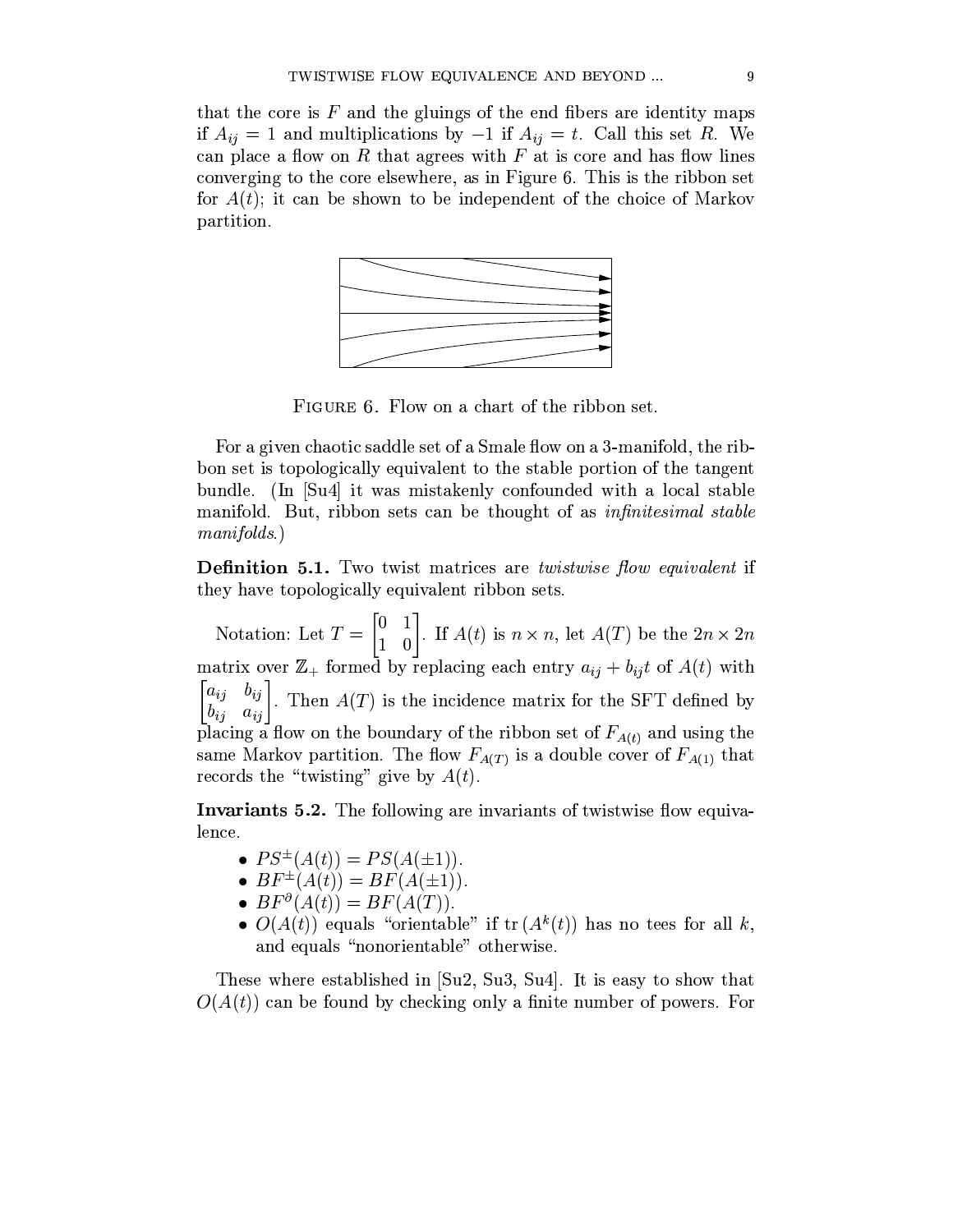example  $O(\begin{bmatrix} 1 & t \\ t & 1 \end{bmatrix})$  = orientable. A more sophisticated view of  $O(A)$ will be give in Section 6.

**Example 5.3.** Let  $A = \begin{bmatrix} 1 & 1 \\ 1 & 1 \end{bmatrix}$  and  $B = \begin{bmatrix} t & 1 \\ 1 & 1 \end{bmatrix}$ . Then for both matrices  $PS^{\pm} = -1$  and all the Bowen-Franks groups are trivial. But they are distinguished by orientability.

**Example 5.4.** The matrices  $\begin{bmatrix} 0 & t \\ 1 & 1 \end{bmatrix}$  and  $\begin{bmatrix} 1 & t \\ 1 & 1 \end{bmatrix}$  are not distinguished by the invariants above. Are they twistwise flow equivalent? I asked this question in 1997 [Su4]. The answer was found in 2002 and will appear in a joint paper with Mike Boyle [BS]. We begin our discussion of these ideas in the next section.

#### 6. RUN! HIDE! IT'S K-THEORY!

There is a new approach to symbolic dynamics. It is being developed by a number of researches largely in response to the difficulties that arose around attempts to settle the Williams Conjecture (that Strong Shift Equivalence could be reduced to a weaker and computable relation called Shift Equivalence). The Williams Conjuncture is now known to be false [KR].

The new approach exploits tools from algebraic K-theory. I initially found the prospect of having to learn K-theory rather daunting. Fortunately much help is available. The expository articles on K-theory and symbolic dynamics [B2], [BW] and [Wa] should be studied by anyone with an interest in symbolic dynamics. For a beginners look at Ktheory itself I recommend [Si], and [R] for a more advanced treatment. Few details of K-theory are needed to understand its application in symbolic dynamics. So, you can stop hiding now. The central feature of the new approach is that the awkward matrix moves for SSE and *PS* are replaced with the more natural row and column operations, but these act on infinite matrices. This paper confines itself to how this new approach was applied to settle the twistwise flow equivalence problem.

6.1. Positive Equivalence. In this subsection we restrict ourselves to the case where  $G = \langle 1 \rangle$ , the trivial group. Given an  $n \times n$  matrix A define  $A_{\infty}$  to be the infinite matrix, one indexed by i, j in  $\mathbb{N} = \{1, 2, 3, ...\}$ , whose upper right corner agrees with A and is zero elsewhere. We let  $I - A_{\infty}$  be the infinite identity matrix minus  $A_{\infty}$ .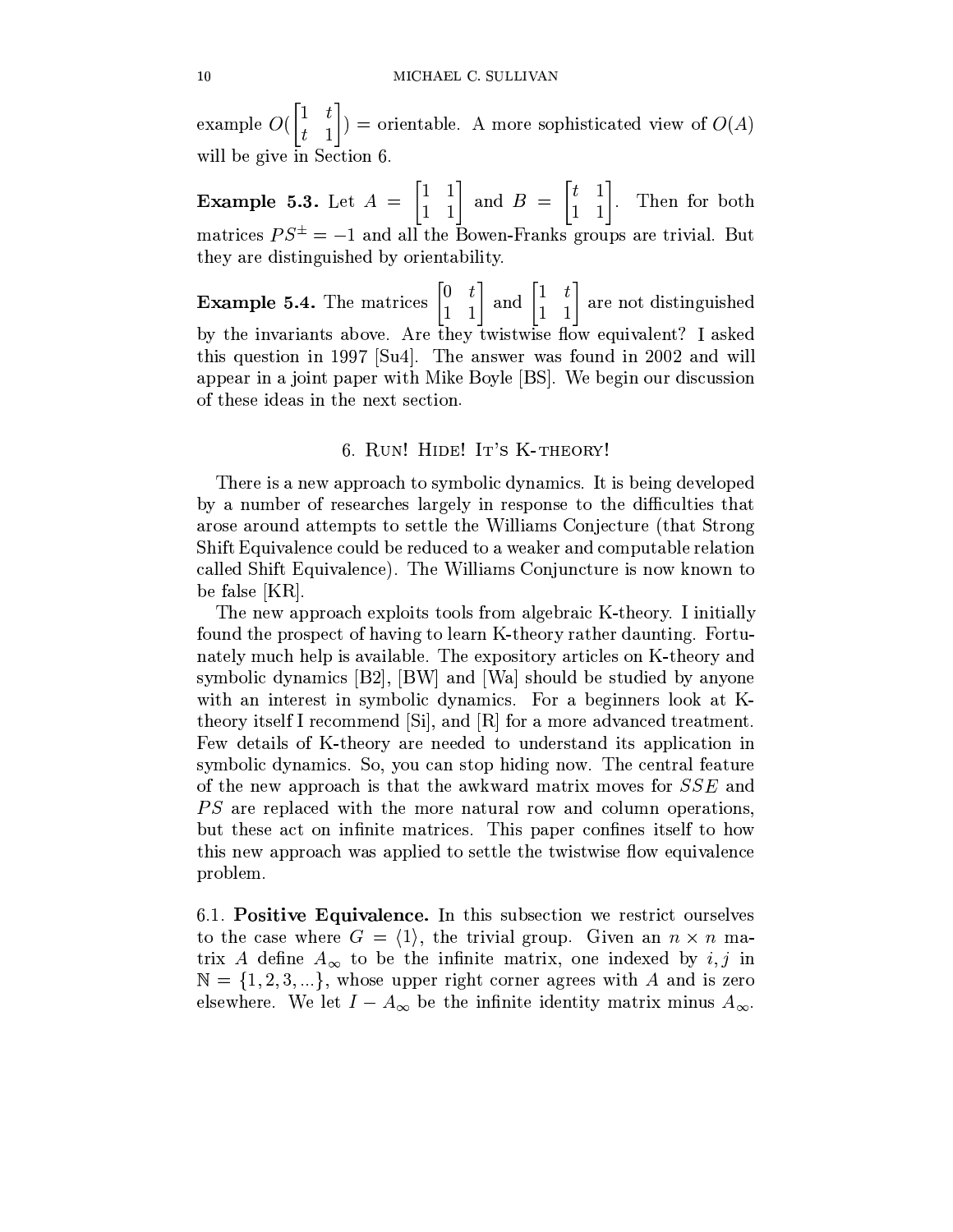Let  $SL(N, \mathbb{Z})$  be the set of infinite matrices indexed by N with entries in Z and determinant equal to one. For U and V in  $SL(N,\mathbb{Z})$ let  $(U, V)(A) = I - U(I - A)V = B$ . That is, B is determined by  $U(I - A)V = I - B$ .<sup>1</sup>

Let for  $i \neq j$  let  $E_{ij}$  be the infinite elementary matrix with 1 as its  $ij$ -entry and equal to the identity matrix elsewhere.

**Definition 6.1.** Let A and B be a square matrices over  $\mathbb{Z}_+$  (not necessarily of the same size), and assume the  $ij$ -entry of A is positive. Then there is a basic positive equivalence (BPE) from A to B if  $(I, E_{ii})$ ,  $(E_{ii}, I)$  takes  $A_{\infty}$  to  $B_{\infty}$ . Because we want to define an equivalence relation next, we will say there is a BPE from  $B$  to  $A$ , whenever there is one from  $A$  to  $B$ . If there is a sequence of basic positive equivalences from A to B we say there is a *positive equivalence* (PE) from A to B, and write  $A \stackrel{+}{\sim} B$ . Now PE is an equivalence relation.

**Definition 6.2.** A matrix M over  $\mathbb{Z}^+$  is *essentially irreducible* if it has a unique principal submatrix that is irreducible and that is contained in no larger irreducible principal submatrix; such a submatrix is called the *irreducible core* of M.

**Example 6.3.** Let 
$$
A = \begin{bmatrix} 0 & 1 & 0 \\ 1 & 0 & 1 \\ 0 & 1 & 0 \end{bmatrix}
$$
 and apply  $(I, E_{32}(1))$ . We get  $A \overset{+}{\sim} \begin{bmatrix} 0 & 1 & 0 \\ 1 & 1 & 1 \\ 0 & 0 & 0 \end{bmatrix}$ . The corresponding irreducible core is  $\begin{bmatrix} 0 & 1 \\ 1 & 1 \end{bmatrix}$ .

**Theorem 6.4.** PE and FE are the same.

*Sketch of Proof.* That PE implies FE can be observed in Figure 7; it shows how a BPE effects a graph (ignore the labels for now). This was first shown explicitly by Boyle [B3] but was implicit in Franks paper [F]. The other direction is harder. It is well known the any SSE can be broken down into basic splitting and their inverses (amalgamations). One shows that these can be factored into BPEs. The PS move can also be factored into BPEs. This direction is due to Boyle [B3].  $\Box$ 

**Example 6.5.** (a)Let 
$$
A = \begin{bmatrix} 1 & 2 \ 1 & 2 \end{bmatrix}
$$
 and  $E = \begin{bmatrix} 1 & 1 \ 0 & 1 \end{bmatrix}$ . Then  $(E, I) = \begin{bmatrix} 2 & 3 \end{bmatrix}$ 

 $\begin{bmatrix} 2 & 3 \\ 1 & 3 \end{bmatrix}$ . We see in Figure 8 that one edge from vertex 1 to 2 is deleted,

<sup>&</sup>lt;sup>1</sup>In [BS]  $(U, V)(A)$  was defined to be  $UAV$  and it was emphasized that one works directly with  $I$  minus the incidence matrix.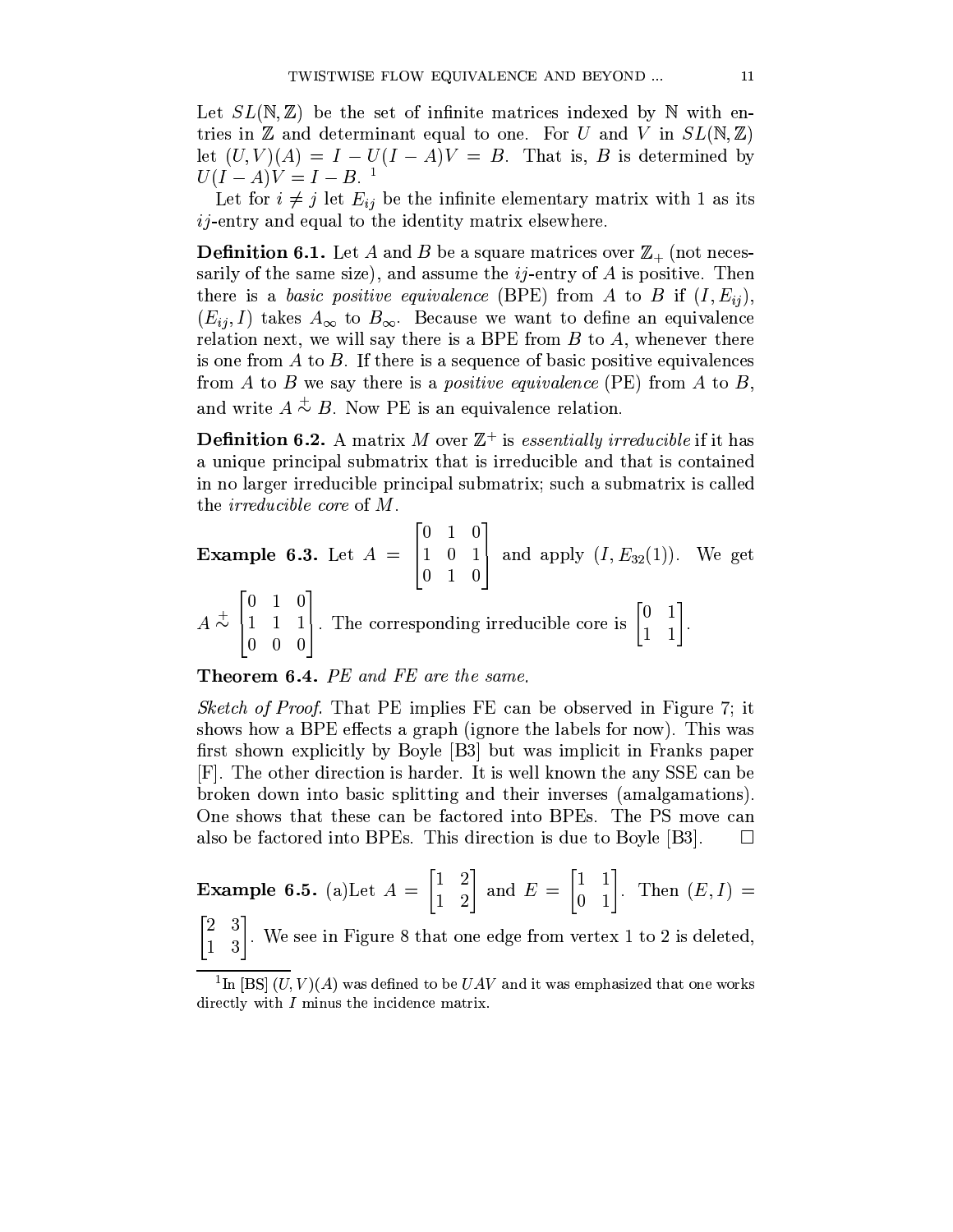

FIGURE 7. BPE gives a FE

but an edge is added for each length 2 path that started with the removed edge.

(b) Next observe that  $(I, E) = \begin{bmatrix} 1 & 2 \\ 1 & 3 \end{bmatrix}$ . We see in Figure 9 that he same edge is deleted but now we add an edge for each length 2 path that ended with the deleted edge.



FIGURE 8. Graphs for Example 6.5a



FIGURE 9. Graphs for Example 6.5b

But, we have traded one problem for another. The awkward matrix moves of SSE and PS have been replaced by row and column operations. However, we must now tread very carefully lest our new matrix fail to be nonnegative. The next result eliminates this difficulty. It was proved by Boyle in [B3, Theorem 3.3] in greater generality than we give here; specifically the matrices were allowed to be reducible and the statement of the theorem included special notation for tracking irreducible components.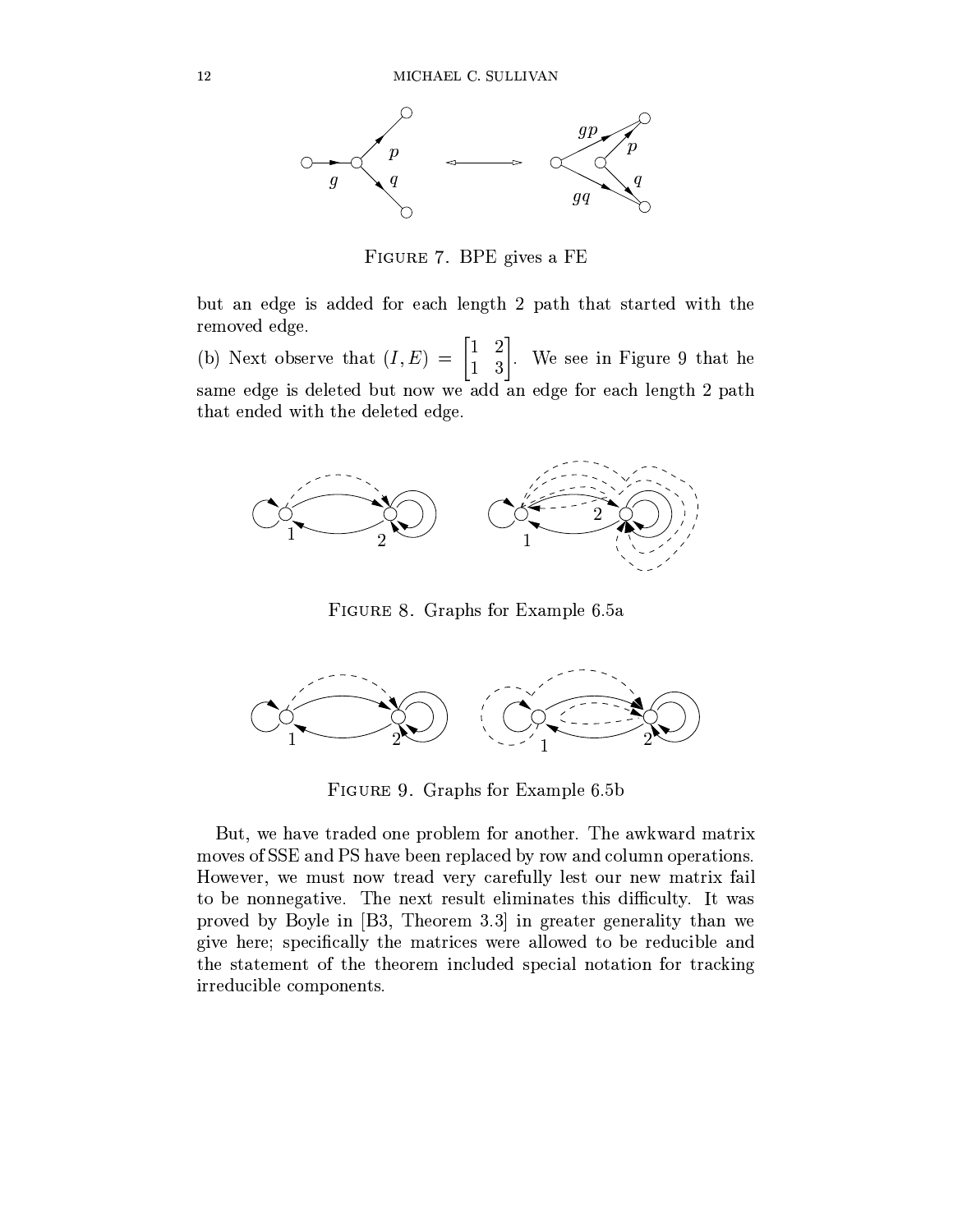**Theorem 6.6.** Let A and B be essentially irreducible square matrices over  $\mathbb{Z}_+$ . Suppose U and V are in  $SL(N, \mathbb{Z})$  and  $(U, V)(A) = B$ . Then  $(U, V)$  can be factored into BPEs.

The proof of the Theorem 6.6 involves an intricate and clever series of matrix moves.

6.2. Back to twistwise flow equivalence. We return to the setting  $G = \langle t | t^2 = 1 \rangle$ , but stress that many of the results discussed hold for any finite group. In particular there is a notion of  $G$ -flow equivalence, which is defined algebraically, that generalizes twistwise flow equivalence. The idea of BPE still works in this setting. The elementary matrices  $E_{ij}(g)$  have ij-entry  $g \in G$ ,  $i \neq j$ . We can act on a matrix A over  $\mathbb{Z}_+G$  with  $(E_{ij}(g), I)$  and  $(I, E_{ij}(g))$ , provided the *ij*-entry of A has  $g$  as a summand. See Figure 7, but now pay close attention to the labels. Theorems 6.4 and 6.6 were generalized to the case where  $G$  is a finite group in [BS]. For the former this was straight forward, even the finiteness of  $G$  was not required. For the generalization of Theorem 6.6 more needs to be said. Both the finiteness of  $G$  and the irreducibility assumption will be required.

Suppose A is a matrix over  $\mathbb{Z}_+G$ . We associate to A a labeled graph  $\mathcal{G}_A$  such the there is an edge from vertex *i* to *j* with label g for each occurrence of g in the *i*<sub>j</sub>-entry of A. For example, if  $A(i, j) = 2 + 3g +$  $12h$  there would be two edges with label 1, the group identity element, three with label g and 12 with label h. The *weight* of an allowed path  $e_1e_2 \ldots e_k$  is the group product of the labels in order. (For finite G [BS,  $\S2$  shows that G labeled SFTs can be viewed as SFTs with a free right group action. Then a  $G$ -FE is a flow equivalence that the commutes with the group action. We will only need this point of view in the Appendix.)

**Definition 6.7.** Suppose  $G$  is a finite group,  $A$  is an essentially irreducible matrix over  $\mathbb{Z}_+G$  and i is a vertex indexing a row of the irreducible core of A. Then  $W_i(A)$  is the subgroup of G which is the set of weights of paths from i to i, and the weight class of A,  $W(A)$ , is the conjugacy class of  $W_i(A)$  in G.

That the weight class is well defined is shown in  $[BS]$  – the finiteness of G and the irreducibility of A are used. In the case that G is Abelian each of the  $W_i(A)$  are the same and we may talk about the *weight group* of A. If  $G \cong \mathbb{Z}/2$  then  $W(A)$  is either G or trivial. It is equivalent to the orientation invariant  $O(A)$ .

The promised generalization of Theorem 6.6 is given by Theorem 6.3 of [BS]. We restate it below for the case  $G \cong \mathbb{Z}/2$ . First note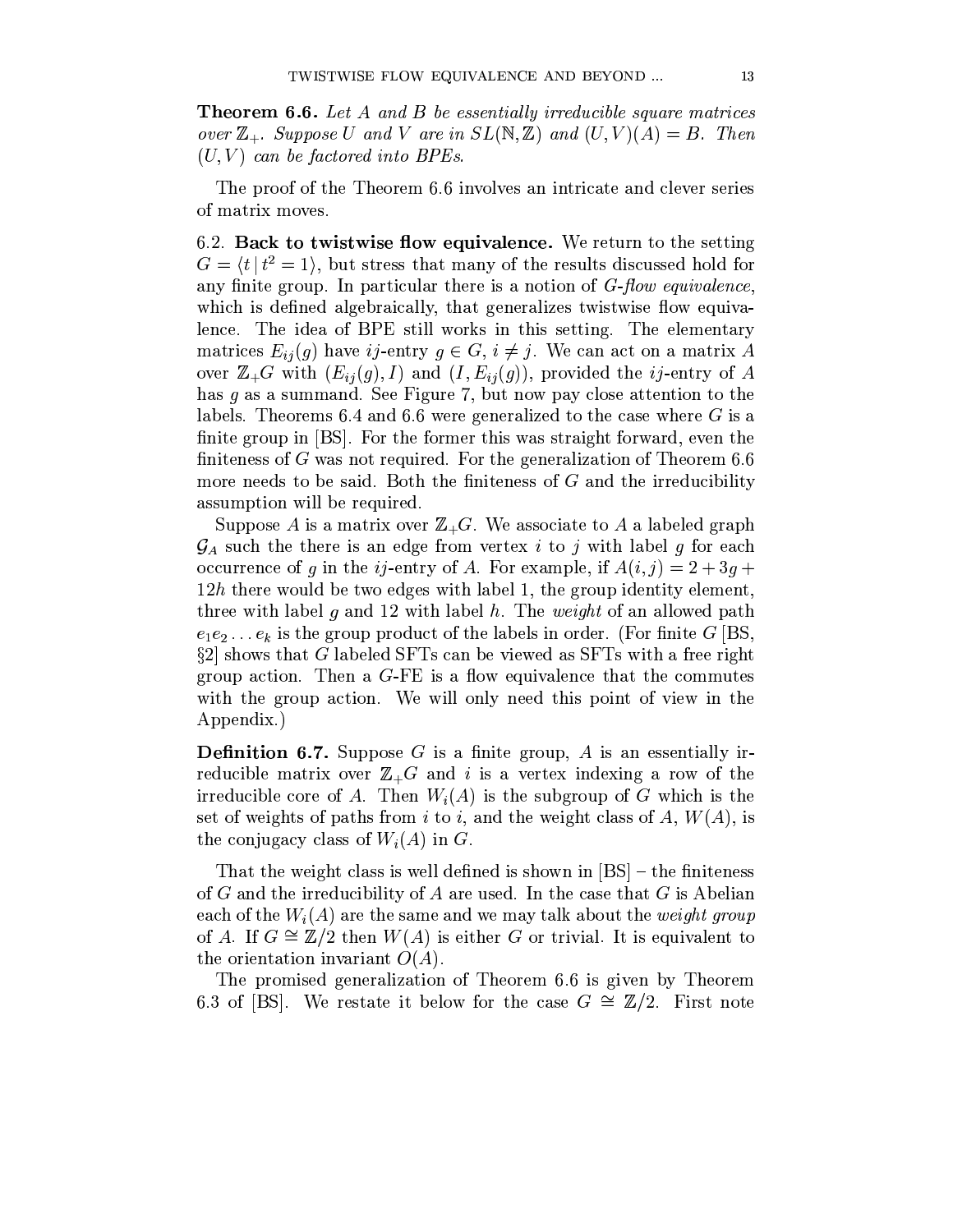that if A and B have trivial weight groups then they are twistwise flow equivalent if and only if the  $PS^+$  and  $BF^+$  invariants are equal. (It is not hard to show that if  $W(A)$  is trivial, A is twistwise flow equivalent to a matrix over  $Z_{+}$ .)

**Theorem 6.8.** Let  $G = \langle t | t^2 = 1 \rangle$ . Let A and B be essentially irreducible matrices over  $\mathbb{Z}_+G$  and assume both have weight group G. Then A and B are twistwise flow equivalent if and only if there is a  $SL(N,\mathbb{Z}G)$  equivalence from  $I-A_{\infty}$  to  $I-B_{\infty}$ .

**Example 6.9.** Let  $A = \begin{bmatrix} 0 & t \\ 1 & 1 \end{bmatrix}$ ,  $B = \begin{bmatrix} 1 & t \\ 1 & 1 \end{bmatrix}$ , and  $E = \begin{bmatrix} 1 & 1 \\ 0 & 1 \end{bmatrix}$ . Then  $E(I-A) = I-B$ , A and B are twistwise flow equivalent. This settles the question raised in Example 5.4. Notice  $E$  does not give a basic positive equivalence. However, following the philosophy of the proofs in [BS], we let  $Q_1 = \begin{bmatrix} 1 & 0 \\ 1 & 1 \end{bmatrix}$  and  $Q_2 = \begin{bmatrix} 1 & t \\ 0 & 1 \end{bmatrix}$ . Then  $(I, Q_1)$ ,  $(I, Q_2)$ ,  $(E, I), (I, Q_2^{-1}), (I, Q_1^{-1})$  is a sequence of basic positive equivalences taking  $A$  to  $B$ .

To fully exploit Theorem 6.8 we would like to have an algorithm that determines when two matrices are  $SL(n,\mathbb{Z}G)$  equivalent. If the ring  $\mathbb{Z}G$  was a PID then we could put two such matrices into their Smith normal forms and compare them. (See any graduate algebra text for this result.) But even for  $G \cong \mathbb{Z}/2$  this is not the case. There are zero divisors:  $(1-t)(1+t) = 0$ . To the best of our knowledge the general problem of deciding  $SL(n,\mathbb{Z}G)$  has not been explicitly addressed in the literature. The problem may be quite difficult. There are matrices over  $\mathbb{Z}\mathbb{Z}/2$  that are not equivalent to a triangular matrix or to their own transpose  $|BS, \S8|$ .

However, there is Smith normal form for a special case [BS, §8].

**Theorem 6.10.** Let  $G = \mathbb{Z}/2$ . Let M be an  $n \times n$  matrix over  $\mathbb{Z}G$ . Write  $M = A + Bt$  with A and B  $n \times n$  matrices over Z. If  $det(A + B)$ is is not divisible by four, then M is  $SL(n,\mathbb{Z}G)$ -equivalent to a Smith normal form. This is the form corresponding to  $(C, D)$ , where C and D are the Smith normal forms for  $A + B$  and  $A - B$ .

#### 6.3. Open questions.

- Can these results be extended to infinite groups? The group  $\mathbb{Z}^n$ is of special interest in ergodic theory. The weights are probabilities which generate of copy of  $\mathbb{Z}^n$  embedded as a multiplicative subgroup of the positive reals.
- Can these results be extended to reducible matrices?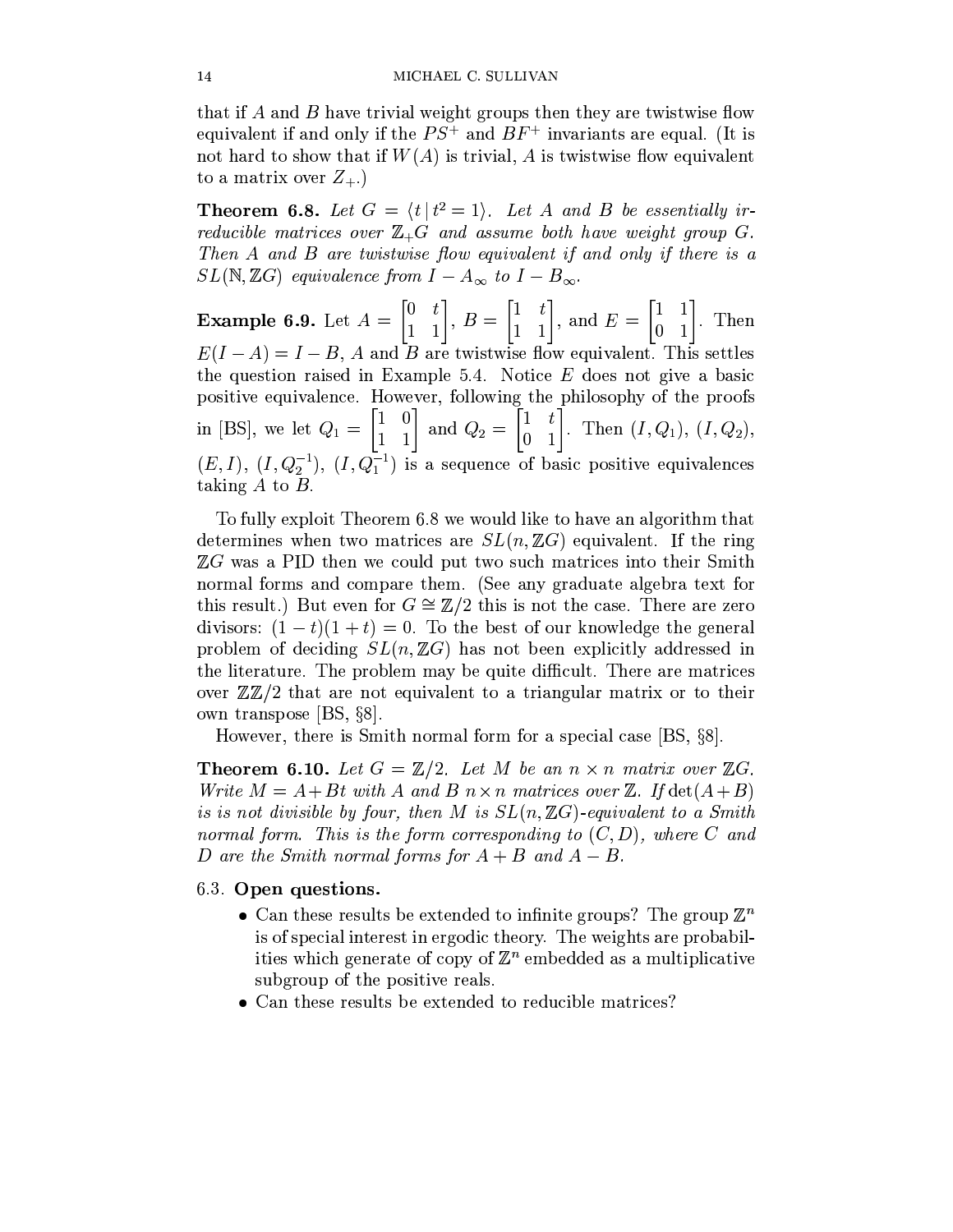• Is there an an algorithm to classify matrices over  $SL(n, \mathbb{Z}\mathbb{Z}/2)$ ?

### APPENDIX A. ALMOST FLOW EQUIVALENCE BY MIKE BOYLE AND MICHAEL C. SULLIVAN

For this appendix, we switch to joint authorship and prove a new result (Theorem A.1).

**Theorem A.1.** Let G be a finite group. Then all nontrivial faithful *irreducible G-SFTs are almost flow equivalent.* 

We begin with some definitions. Let  $(X_i, \sigma_i)$  (or just  $X_i$ ) denote an irreducible SFT and let  $(F_i, (\phi^i)_t)$  (or just  $F_i$ ) denote its standard suspension flow (Definition 3.1). An irreducible SFT is *trivial* if it contains only one orbit; equivalently, the (mapping torus) domain of its suspension flow is a topological circle. A *semiequivalence* of flows  $f: F_i \to F_j$  is a continuous surjection whose restriction to any orbit in the domain is an orientation preserving local homeomorphism onto some orbit in the range. A *semiconjugacy* of flows is a semiequivalence  $f: F_i \to F_j$  such that, in addition,  $(\phi^j)_t f = f(\phi^i)_t$ .

Irreducible SFTs  $X_1, X_2$  are almost topologically conjugate if there is a third irreducible SFT  $X_3$  such that for  $i = 1, 2$  there is a continuous shift-commuting surjection  $f_i: X_3 \to X_i$  which is uniformly finite to one (i.e. there is a uniform finite bound on the number of preimages of any point) and one-to-one almost everywhere (i.e. any point of  $X_i$ in a bilaterally transitive orbit has a unique preimage). (Here  $X_3$  is an *almost conjugate extension* of  $X_i$ .) Note, such a map  $f_i$  induces a semiconjugacy of flows  $F_3 \to F_i$ . We have then the following natural flow equivalence analogue of almost topological conjugacy. Irreducible SFTs  $(X_1, \sigma_1), (X_2, \sigma_2)$  are almost flow equivalent if there is a third irreducible SFT  $(X_3, \sigma_3)$  such that for  $i = 1, 2$  there is a semiequivalence of flows  $F_3 \to F_i$  which is uniformly finite to one and one-to-one almost everywhere (i.e. any point on a bilaterally transitive flow line has a unique preimage).

Almost topological conjugacy is a weakening of conjugacy which is useful in particular for studying the SFTs with respect to certain invariant measures. One of the basic results in symbolic dynamics is the Adler-Marcus Theorem : two irreducible SFTs are almost topologically conjugate if and only if they have the same topological entropy and period (see [AM] or [LM, Theorem 9.3.2]). The flow equivalence analogue of the Adler-Marcus Theorem is the following fact [B4]: all nontrivial irreducible SFTs are almost flow equivalent. This is the result which is generalized to  $G$ -SFTs by Theorem A.1.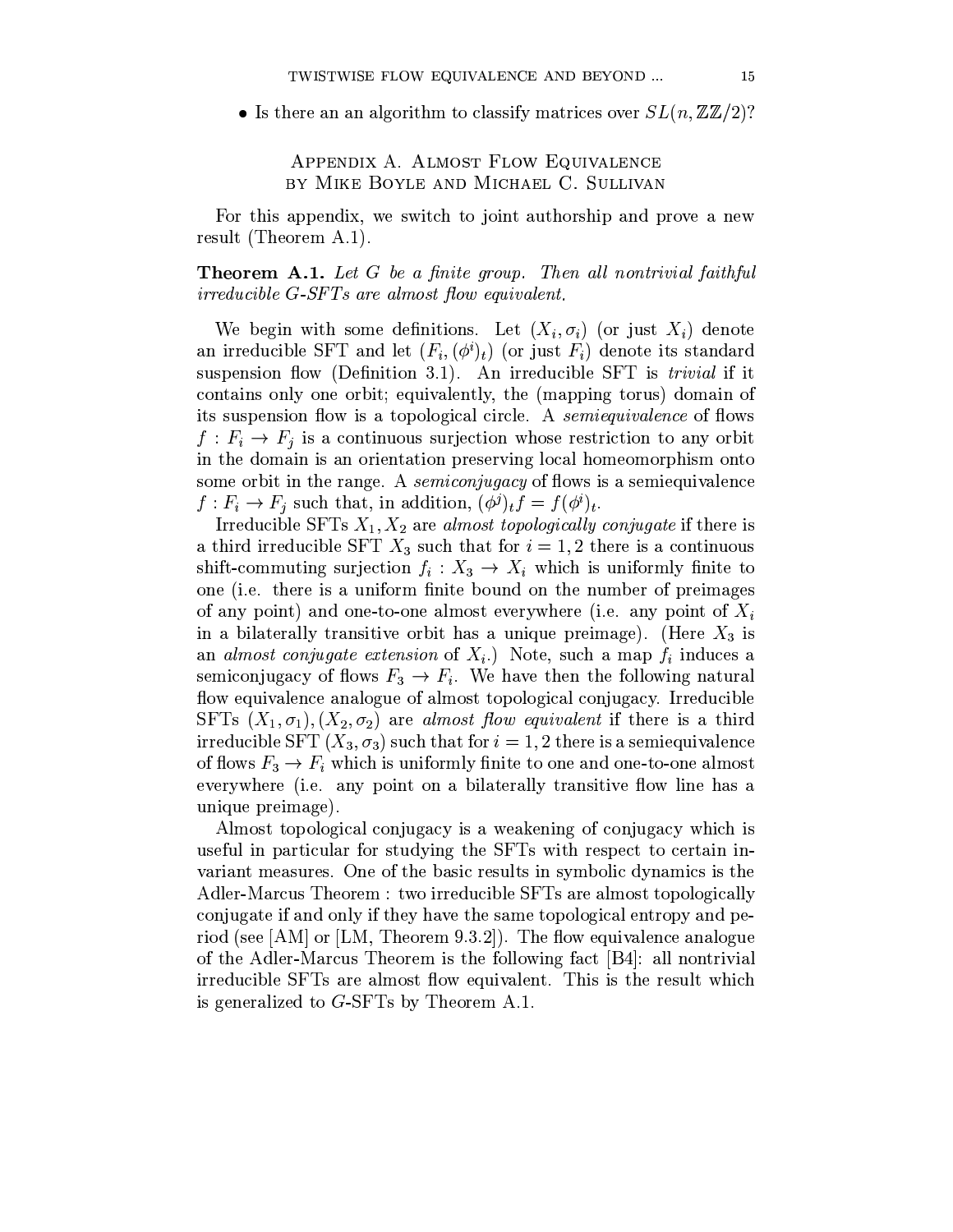Let G be a group. A G-SFT is an SFT together with a continuous right G action which commutes with the shift (i.e., for all  $x, g$  we have  $(\sigma x)q = \sigma(xq)$ . We will only consider finite groups. A G-SFT is irreducible and nontrivial if the underlying  $SFT$  is. The  $G$  action is *faithful* if no element other than the identity in  $G$  acts by the identity map. A faithful  $G$ -SFT is a G-SFT for which the  $G$  action is faithful. The G action on a G-SFT  $X_i$  induces in an obvious way a G action on the suspension flow  $(F_i, (\phi^i)_t)$  such that  $(\phi^i)_t g = g(\phi^i)_t$  for all g in G. With this action we call  $F_i$  a G-flow. We say irreducible G-SFTs  $X_1, X_2$  are almost flow equivalent (as G-SFTs) if there are semiequivalences of flows  $F_3 \to F_1$ ,  $F_3 \to F_2$  as above for which in addition each semiequivalence  $F_3 \to F_i$  is equivariant with respect to the G-action. The relation of being almost flow equivalent is indeed an equivalence relation, by a standard type of pullback argument (compare [AM, Theorem  $2.17$ .

A G-SFT is free if the G action is free, i.e., if  $q \in G$  and there exists x in the SFT such that  $gx = x$ , then g must be the identity element of G. We will summarize some facts reviewed in detail in [BS, Section 2]. Suppose that A is a square matrix over  $\mathbb{Z}_+G$ . Then A gives rise to a G-labeled directed graph, where the adjacency matrix of the unlabeled graph is denoted |A| (it is the image of A under entrywise application of the augmentation map  $\mathbb{Z}G \to \mathbb{Z}$ ). This graph defines an SFT  $X_{|A|}$ with a continuous map into G, from which a skew product  $S_A$  may be constructed. This skew product is an SFT which carries a natural G-action with which it is a free G-SFT. Conversely, any free  $G$ -SFT is conjugate to one induced by such a matrix A. (A conjugacy of  $G$ -SFTs is simply a G-equivariant topological conjugacy of SFTs.)

For the proof of Theorem A.1, we will use three more facts, which follow from the adjacent citations.

Fact A.2. [B4, Lemma 2.4] Every irreducible nontrivial SFT is flow equivalent to a mixing SFT with entropy  $log 2$ .

**Fact A.3.** [AKM, Theorem 3] Let G be a finite group. Then any irreducible faithful G-SFT has an almost conjugate extension to an irreducible free G-SFT.

**Fact A.4.** [AKM, Theorem 4] Let G be a finite group. Then two faithful mixing G-SFTs are almost topologically conjugate if and only if they have the same entropy.

**Remark A.5.** Fact A.4 is a generalization of the Adler-Marcus Theorem to  $G$ -SFTs. For the irreducible case and more general actions, also see  $[AKM]$ . For a different proof see  $[P]$ . For analogous generalizations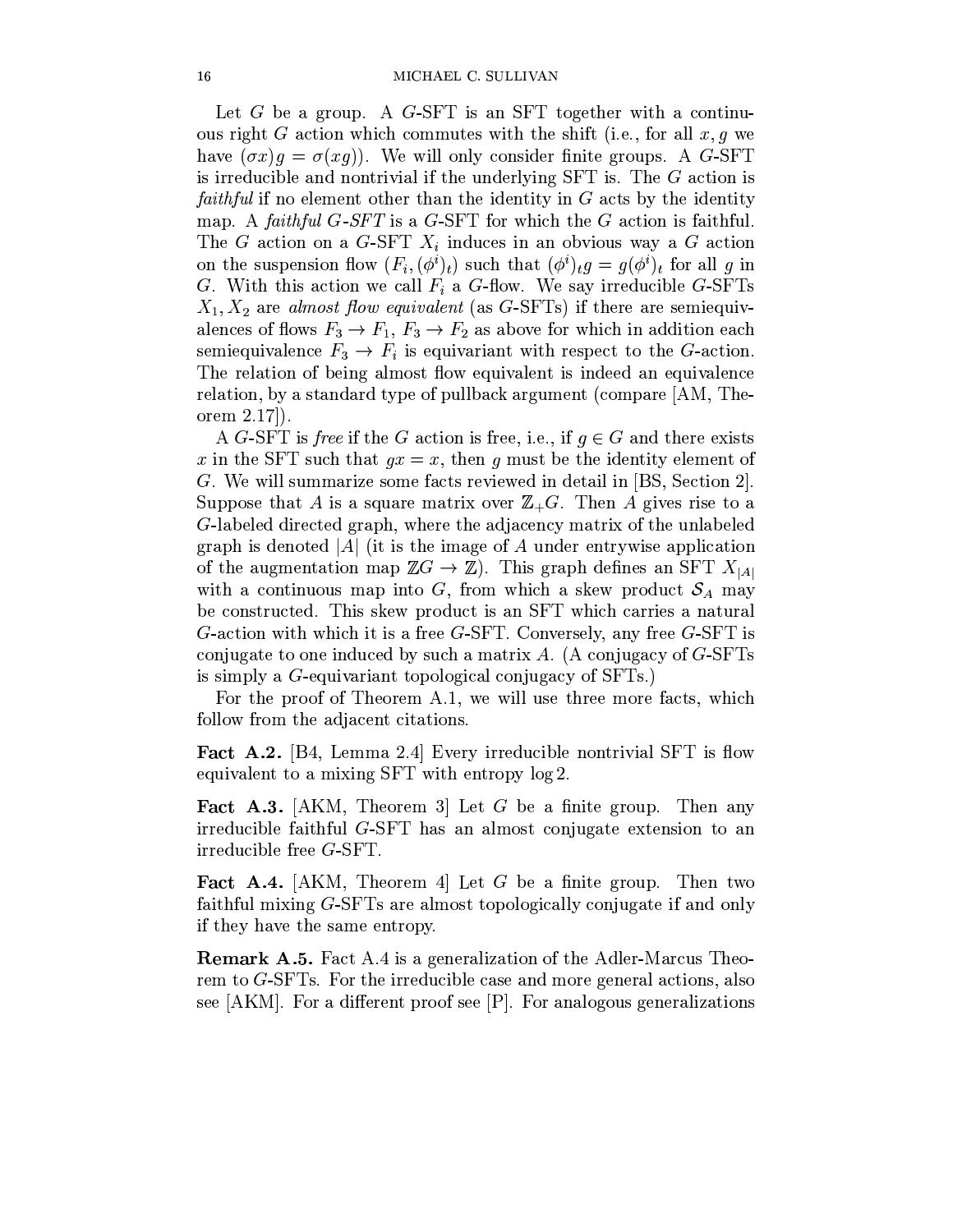of right closing almost topological conjugacy to  $G$ -SFTs, and some clarification of the  $[AKM]$  invariants for irreducible  $G$ -SFTs (a special case in  $[AKM]$ , see  $[D]$ .

We can now prove Theorem A.1. Suppose  $G$  is a finite group and  $X_1, X_2$  are irreducible nontrivial faithful G-SFTs. By Fact A.3, each  $X_i$ has an almost conjugate extension to an irreducible free  $G$ -SFT. Thus without loss of generality we may assume that  $X_i$  is a skew product over an SFT  $X_{|A(i)|}$  defined by an irreducible matrix  $A(i)$  over  $\mathbb{Z}_+G$ , with weights class G. By Fact A.2, the SFT  $X_{|A(i)|}$  is flow equivalent to a mixing SFT of entropy  $log 2$ . This flow equivalence naturally lifts to the skew product. So without loss of generality, we may assume that each  $X_{[A(i)]}$  is mixing with entropy log 2. By the Adler-Marcus Theorem, there is a common mixing almost conjugate extension of  $X_{[A(1)]}$ and  $X_{|A(2)|}$  to some  $X_C$ . This can be done by one block codes [AM], under which the G-labelings (defined from the  $A(i)$ ) on the graphs with adjacency matrices  $|A(i)|$  lift to G-labelings on the graph with adjacency matrix  $C$ . Thus without loss of generality, we may assume that each  $|A(1)| = |A(2)| = C$  where  $X_C$  is a mixing SFT of entropy  $log 2$ .

Now the only barrier to citing Fact A.4 is the possibility that one or both of the skew product SFTs  $S_i$  defined from  $A(i)$  is not mixing. (These skew products remain irreducible SFTs through all the constructions.) Let  $\mathcal{G}_i$  be the labeled graph defined by  $A_i$ . Let  $\mathcal G$  denote the underlying unlabeled graph, the same for  $G_1$  and  $G_2$ . The period of the irreducible SFT  $S_i$  is the g.c.d. of the lengths of those loops in  $\mathcal{G}_i$  which have weight e (where e denotes the identity element in G). If this g.c.d. is not 1 for the  $\mathcal{G}_i$ , then we will pass to new labeled graphs  $\mathcal{G}'_i$ , with the same underlying unlabeled graph  $\mathcal{G}'$ , as follows.

By positive entropy, there are distinct (not necessarily simple) loops  $\ell_1, \ell'_1$  in  $\mathcal{G}_1$  of equal length with weight e. Likewise there are loops  $\ell_2, \ell'_2$  of equal length, which are distinct from each other and from  $\ell_1, \ell'_1$ , and which have weight e in  $\mathcal{G}_2$ . After passing to the same higher block presentation of  $C$  (pulling along the  $G$ -labelings), we can assume without loss of generality that there is an edge  $e_1$  traversed exactly once by  $\ell_1$  but not at all by  $\ell'_1, \ell_2$  or  $\ell'_2$ ; and there is an edge  $e_2$  traversed exactly once by  $\ell_2$  but not at all by  $\ell'_2$ ,  $\ell_1$  or  $\ell'_1$ . For  $i = 1, 2$ , construct  $\mathcal{G}'_i$  from  $\mathcal{G}_i$  by making the following changes to  $\mathcal{G}_i$ 

- Delete the labeled edges  $e_1$  and  $e_2$ .
- For  $j = 1, 2$ , add a new vertex  $v_j$ ; add a new edge  $e'_j$  from the initial vertex of  $e_j$  to  $v_j$ ; and add a new edge  $e''_j$  from  $v_j$  to the terminal vertex of  $e_j$ .
- Label  $e''_1$  and  $e''_2$  with the identity element of G.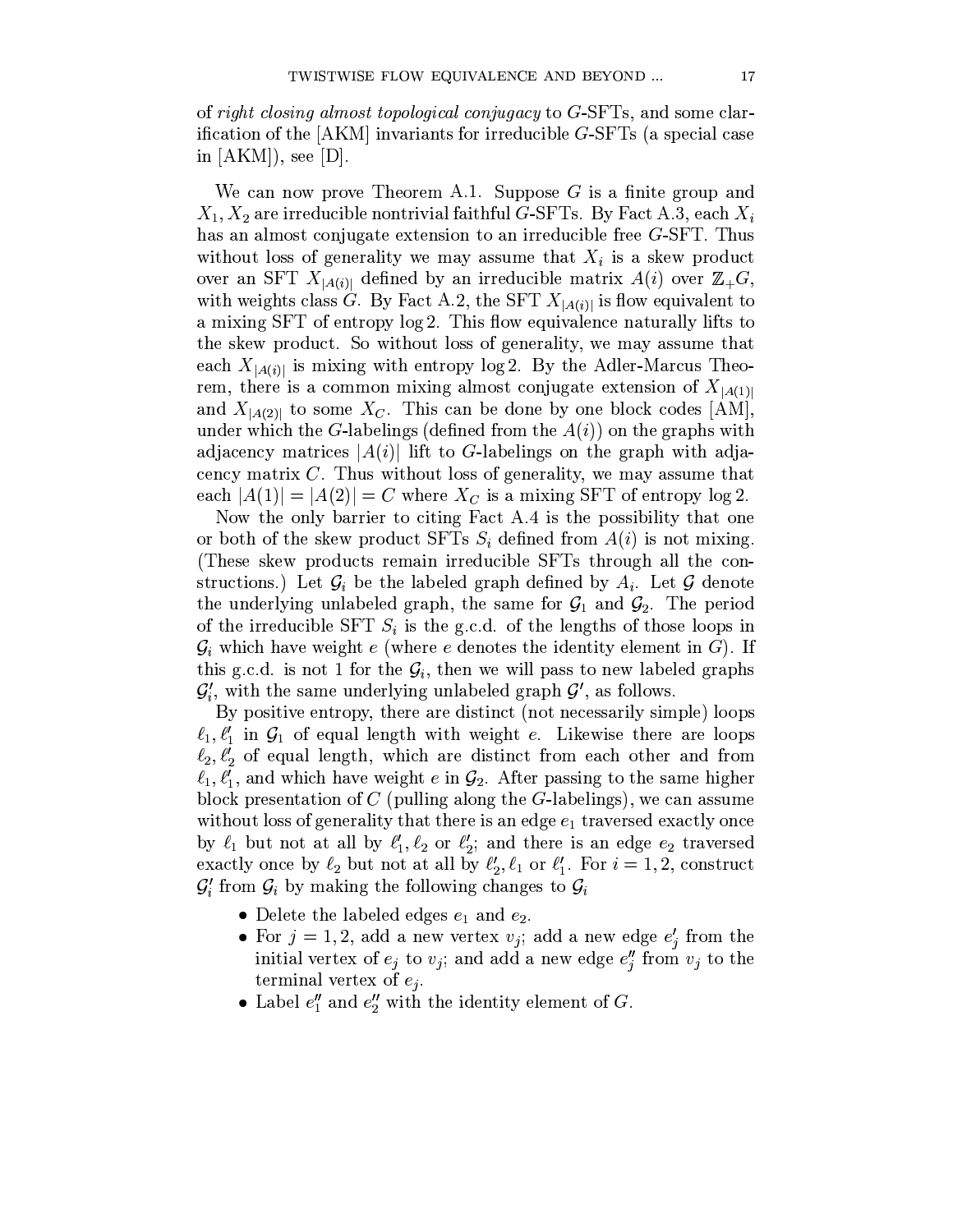#### MICHAEL C. SULLIVAN

• Label  $e'_1$  and  $e'_2$  respectively with the labels of  $e_1$  and  $e_2$  in  $\mathcal{G}_i$ .

We have  $\mathbb{Z}_+G$  matrices  $B_1, B_2$  describing the new labeled graphs, and their induced skew products are clearly G-flow equivalent respectively to  $S_1$  and  $S_2$ . Moreover, these skew products must be mixing. Finally, because  $|B_1| = |B_2|$ , they also have equal entropy. By Fact A.2, they are almost flow equivalent. This concludes the proof of Theorem A.1.

Finally we remark that Araújo [A] studies almost flow equivalence of stochastic systems. These can be viewed as SFTs with a skew product over a group which is a copy of  $\mathbb{Z}^n$  embedded in the multiplicative group of positive real numbers  $[P]$ . Araujo shows that if the group is infinite cyclic, then the group is the only invariant of almost flow equivalence, and he shows that this is not true for more general groups.

We thank Andrew Dykstra for helpful comments on the appendix.

#### REFERENCES

- $[AM]$ R. Adler and B. Marcus. Topological entropy and equivalence of dynamical systems. Mem. Amer. Math. Soc. 20 (1979), no. 219,  $iv+84$  pp.
- [AKM] R. Adler, B. Kitchens and B. Marcus. Finite group actions on shifts of finite type. *Ergodic Theory Dynam. Systems* 5 (1985), no. 1, 1-25.
- $[A]$ P. Araùjo. A stochastic analogue of a theorem of Boyle's on almost flow equivalence. *Ergodic Theory Dynam. Systems* 13 (1993), no. 3, 417-444.
- $[BiWi]$ J. Birman and R. Williams, Knotted periodic orbits in dynamical systems II: knot holders for fibered knots. Cont. Math., 20, (1983)  $1-60$ .
- $[B1]$ M. Boyle. Symbolic dynamics and matrices. In *Combinatorial and graphtheoretical problems in linear algebra (Minneapolis, MN, 1991), volume 50* of IMA Vol. Math. Appl., pages 1-38. Springer, New York, 1993.
- $|B2|$ M. Boyle. Positive K-theory and symbolic dynamics. In *Dynamics and* Randomness, editors A. Maass, S. Martinez and J. San Martin, Kluwer, pp. 31–52, 2002.
- M. Boyle. Flow equivalence of shift of finite type via positive factorizations.  $[B3]$ *Pacific J. of Math.*, 204 (2), 2002, 273 – 317.
- $|B4|$ M. Boyle. Almost flow equivalence for hyperbolic basic sets. Topology 31  $(1992)$ , no. 4, 857-864.
- $|BH|$ M. Boyle and D. Huang. Poset block equivalence of integral matrices. Trans. Amer. Math. Soc. 355 (2003), 3861-3886.
- M. Boyle and M. Sullivan. Equivariant Flow Equivalence for Shifts of  $[BS]$ Finite Type. Preprint (2004): http://www.math.siu.edu/sullivan/
- $[BW]$ M. Boyle and J. Wagoner. Positive algebraic K-theory and shifts of finite type. Modern Dynamical Systems and Appli-Cambridge University  $(2004),$ Press  $45-66.$  Preprint: cations. http://www.math.umd.edu/~mmb/papers/index.html
- $|BF|$ R. Bowen and J. Franks. Homology for zero-dimensional basic sets. Annals of Math. 106 (1977), 73-92.
- $[{\rm D}]$ A. Dykstra. Right closing almost conjugacy for G-shifts of finite type. Preprint  $(2004)$ : http://www.math.umd.edu/ $\sim$ dykstraa/

18